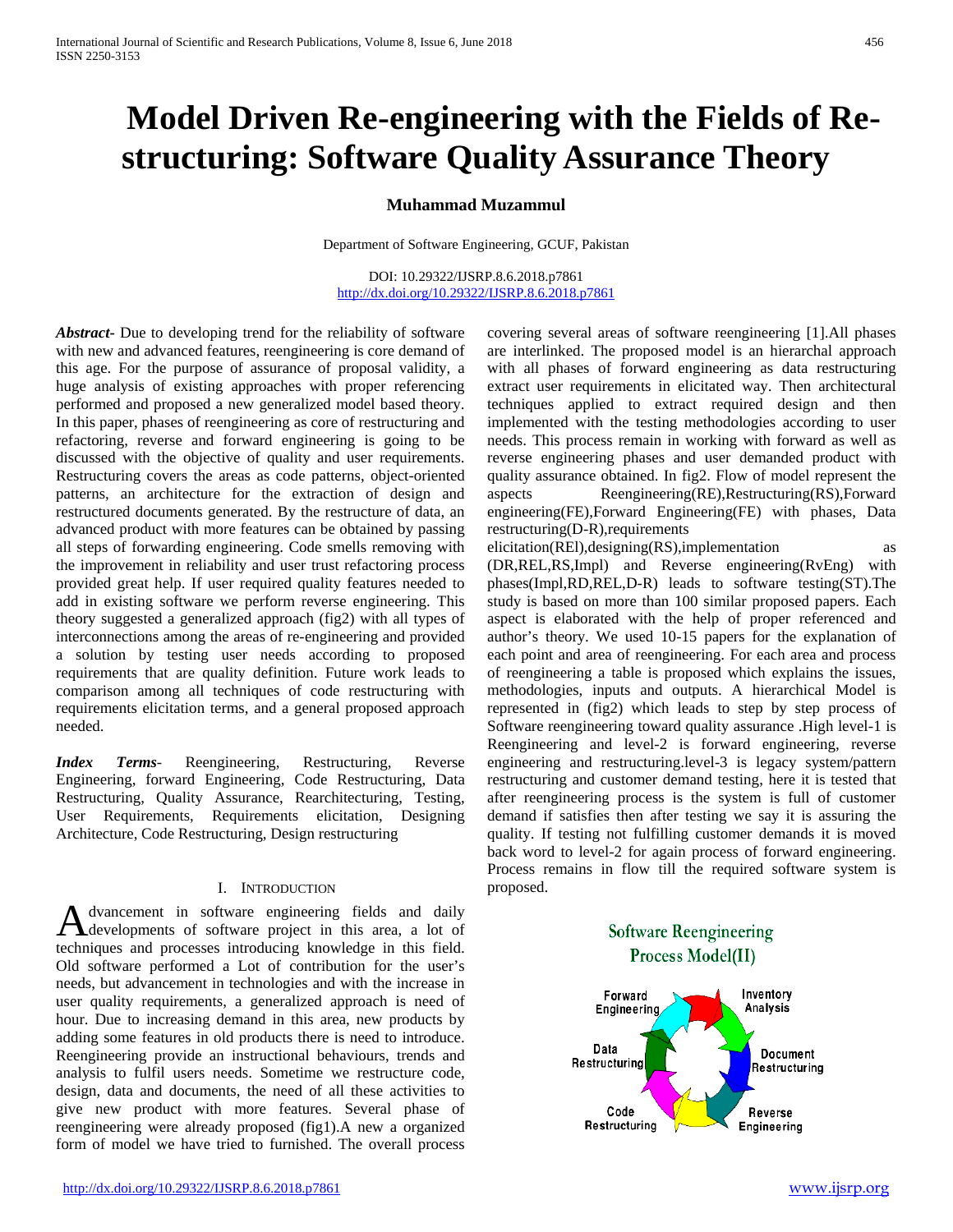#### **Fig1.Phases of Reengineering Process [1]**

 **1) Reengineering process and analyzing reengineering technique from different systems**:The process of extracting any artefact with added features, for enhanced performance and reliability high degree of consistency and betterment in maintainability is called re-engineering". [1]

#### **1.1) Human being and Machine Interfacing:**

Human beings and machine interfacing (MI) plays a central role for the working of several machines. Various factors like cost pressure, change in subsequent requirements, validity of requirements leads toward reengineering the interfaces for valid change in designs patterns, change in generation human interaction. It also depends upon the and advancements in technology. Several automated techniques for each module are used for the adoption of advances. Here author tried to evaluate reengineering MI framework on the report of statistical analysis of existing source code, objectives, challenges, transferring from source code to required components, existing product and configuring with full-fledged maintain and configuration of reengineered product.[2]



**Fig2.Model Based Reengineering Process w.r.t QA. [1]**

**1.2)** Code smells findings and refactoring: By the detection and removal of errors in code, it is easy to improve the quality of software. Several techniques can be used for the betterment of code quality. As the quality of code will be good then the quality of product will automatically good. Author proposed several comparisons and combined 22 different methods. Flexibility of the proposed solution can be reasonable

because it is implemented on different eight open source software. [3] [4]

 **1.3)Business Process Reengineering (BPRE):**  Organizations needed to add up best process in their running environment for the achievement of their goals. Many methods can be helpful for BPRE process patterns can be helpful for situational methods reengineering (SMRE).The proposed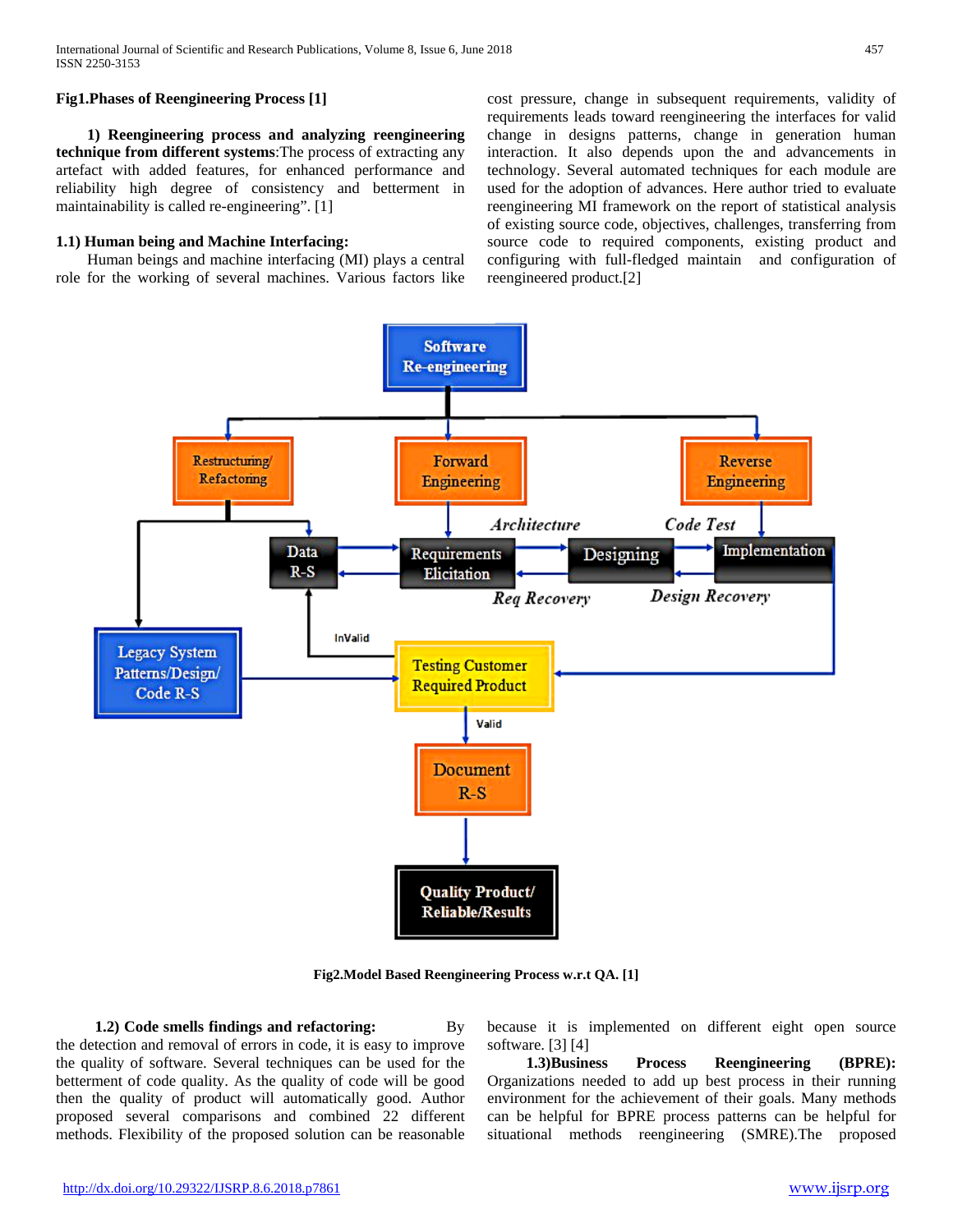solution provides the inter connection between BPRE and SPRE.A framework added to existing BP can be helpful to increase software business throughput. [5]

#### **1.4) Improving re-engineering performance**

Now a days software products advancements increasing rapidly. Mostly software developed with new architectures attributes and technologies.Re engineering provide facility of user boost advance softwarecapabilities. Here new method of reengineering is proposed to resolve previous issues. Datais converted here in bytes and are compared with data sets. As the result, the access time of our system is very small as compared to any other data types because these are converted into bytes and easy for computing. [6]

 **1.5) Safe and secure process in 21th century:**  Reengineering process in large-scale legacy software with the changing in interfaced can be risky. When we increase requirements integrity, it leaves effects on security. By software elicitation tried to overcome these risks of software integrity. Analysis applied on systems for the maintenance of integrity .A template is proposed for risk elicitation and other type of risks like acquisition/supply chain, legal s well as human effects. [7]

 **1.6) Re-engineering of data storage:**Storage technology relating advancements becoming popular day by day. It is almost done by pros and cons with the comparison of solid-state drive and hard disk. It is becoming a big challenge for the applications, which are using intensive amount of data, and it is need to analyze massive data. [8]

#### **1.7) Raising software engineering as a search problem**

Met heuristic techniques (as genetic algorithms, simulated annealing and tabu search) have wide range of applications in business, financial as well as engineering fileds.In SE it is used for test data generation, clustering of software modules and for the prediction of costs. Several problems in SE yet not solved. Met heuristic search applicable in most of SE problems. Features that enable applicable also discussed in paper. Areas like maintenance/evolution system integration and requirements scheduling of our SE discusses using met heuristic search. This search also provides solution of many software engineering or reengineering problems that are constraints based. It rises SE as a search problem and try to overcome these problems. [9]

 **1.8) Software components mismatch detection and resolution:** It is big problem for development and implementation of software modules, many of components mismatches during project. This search provide analysis of resolving such raised problem to get better quality product.[10]

#### **1.9)Managing wireless networks spectrum and reengineering**

ICT becoming a word level communication perspective, wireless technology leave an impact on economic rate. Spectrum management framework and technology emerging needs has been discussed. Stakeholders and emerging technologies also affect the spectrum. [11]

#### **1.10) Object oriented Based legacy systems**

# **(Fig3.Explaining the concept of re-engineering to restructuring)[28]**

Due to new technologies, software products changing dayby-day architectures and attributes.OO (object oriented) was used mostly as base of legacy systems. These systems needs to improve object baseness due to poor methods like inheritance, so

reengineering demand increases, many techniques are used for this purpose.

# II. RE-STRUCTURING LEAD TO QUALITY FEATURES FROM PREVIOUS TO ADVANCE PRODUCT



 **Re-structuring** process can be said **refactoring** in real meaning, it can be defined as" Refactoring is a well-organized method for restructuring an existing body of code, make changing in its internal structure- without changing its external behavior".[13].It exist in following areas



Following papers will elaborate the concept of above-mentioned diagram.

#### **2.1) Signal processing Method for restructure**

Big data mainly concentrate on organizations, academia and government. Main purpose is to get information from big amount of data with is heterogeneous. Signal processing technique is related to many staticallyanalysis and principal component analysis (PCA).Many concepts comprehensive sampling (CS), Convexoptimization (CO).In some cases (KBT) are used for robustness, comprehension and reduce problems that arises in big data.[14]

#### **2.2) on chip memory restructure for bandwidth**

High-level synthesis (HLS) leads to high quality and highproductivity designs. On-chip BRAM becomes highly important for high-bandwidth data communication. Automated chip restructuring is best practice to elaborate the buffering and bandwidth control. It checks impact on the performance and the consumption of resources. We find out problem non-linear programming integer (INLP) and can be solved by hardware description language (HDL).The conclusion we obtained, automatedsource-to-source code transformation improves the performance. [15]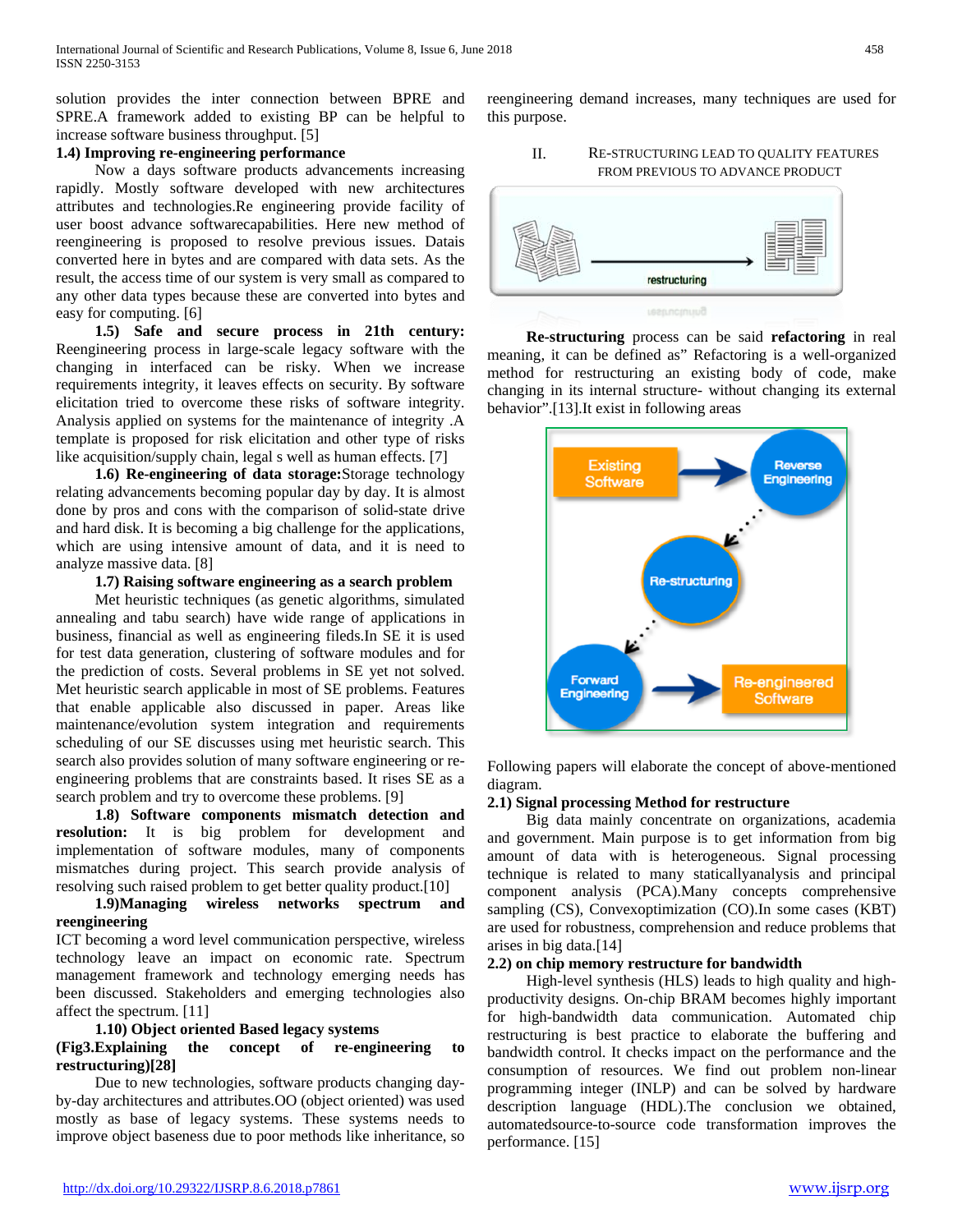# **2.3) Effect on Information technology field**

IT area is to supply hold up so effective and efficient that the finalistic areas can achieve their missions, goals, indicator and observance with permissible requirements. Information systems based should be analyzed for originating the product for business goals and objectives. In this discussion mainly focused on restructuring in IT areas as customization, internal process, deployment of software, also organization changing is discussed. IT served quality, Customer satisfaction and user impact on IT projects. [16]

#### **2.4) Layouts and visual learning Models**

There is large variation in features due to differences in designs. We try to find out common features at same location. Computational approach describes the restructuring layouts. New product with advance features can be find out quickly.Familiarisation inspired with human visual system(HVS) that can be helpful for automate the design for users.[17]

#### **2.5) Re-structuring object-oriented software**

Herepattern techniques applied on cohesion improvement. Toproduce well-designed software according to customer requirements object oriented programming adopted. Cost reduced and reusabilityincreased. Without disturbing external functionality internal code of system refectories. Refactoring also refer to remove code smells and improve cohesion and reduce coupling. Frequent used patterns work for this term (FUP).Software refactored on the base of algorithm, selectedcluster, source code refactoring depends upon selected algorithm. [18]

# **2.6)Automated refactoring approach to remove code complexities**

Incorrect code is difficult to test and maintain. Unnecessary complexity may accrue due to code smell. Thisapproaches suggest to refractor code to identify complexities and suggest to programmer to refractor the code through controlSource code automated refactoring is need of the research and able to solve the problems and also suggesting the concept of unit testing.[19]

#### **2.7) Replacing code type with state and subclasses**

Refactoring and restructuring improve the reliability and maintainability of code. The main purpose is the identification of potential refactoring opportunities. Terms used here 1) refactoring 2) replace type code within subclasses 3) Replace code type with state. Mostly focused on Java and also on automatically refactoring methods.[20]

#### **2.8) Issues in quality of code**

Code quality issues can cause serious problem. Before going to in depth programming there is need to get perfect skills for code quality. Students should follow the techniques, there should be a flow in code, and issues can be accruing for code quality. Modularization and decomposition can be caused. If students investigate these faults, timely then can use tools to solve the problem. Modularization effects cannot be solved completely by tooling methods.[21]

#### **2.9) Scientific apps via code refactoring**

Mobile Grids and Mobile-edge clouds lead toward new computing area. With growing capability and scientific methods make mobile attractive. Mobiledepends upon batteries for power consumption. Code refactoring can reduce the consumption of

#### **2.10) automated code refactoring and reuse**

Parametric polymorphism and inductive data types widely related to structure programming. Haskell and ML are more correct methods by code construction. Coderefectory and code reusable are two different concepts. These can be helpful by automatically type in-consistent program leads to incomplete pattern machings.Posteriori program abstraction rule help for code transformation. On the ornamented structure some adding, dropping parts of code can be helpful for refactoring. Barcode is similar to genetic lifting and can be worth full for adoption. [23] **2.11) Relationship between refactoring and change**

In refactoring of any system, we perform internalchanging without changing external behavior. This approach provides us benefits in form of code quality andproductivity. Number of changing performed in requirements rather than software quality. Study based on surveys different developers. This technique focus on different types of techniques as Fault Repairing Modification, Feature Introduction Modification, and General Maintenance Modification. Developers also work on refactoring in improving maintainability and comprehensibility of the source code when fixing bugs, refactoring operations included cohesion. New features are introduced in product. [24]

#### **2.12) Impact of refactoring on code smell**

Software refactoring can remove structural problem. Smelly structure because low quality.13 types of code smells are addressed for different 23 projects. Some time refactoring tends to produce more code smells. A percentage based result proposed. [25]

#### **2.13) Software restructuring Model-based**

Due to increase in volume of software industry, thereis needed to restructure the code to control cost. Correct methodology needed due to inflexibility of restructuring tools. To make tools accurate we discussed with software developers. Amodel driven interface developed. Compilation COM interfaces used. High-level model driven code proposed to transform low-level code. Generic-integrated technology used. Automatic restructuring patterns also discussed. This approach given a contribute in software development. [26]

#### **2.14) SRT-restructuring tool for java software**

Software move in several maintenance steps during its working. Best development practices and design patterns can support. This result move toward low rate of cohesion and high coupling with low maintainability.STR leads to packages instead of classes, by using combinational heuristics. [27]

> III. REVERSE ENGINEERING WITH ASPECTS OF DATA RESTRUCTURING AND FORWARD ENGINEERING AS IN  $FIG1.3$

# **Basic areas of work**

- 1) LegacySoftware systems
- 2) Reverse engineering
- (Implementation, design, requirements elicitation)
- 2) Restructuring (Code, design, data)
- 3) Forward engineering
- (With requirements, newdesign, and implementation)
- 4) Testing with quality assurance techniques (customer demand)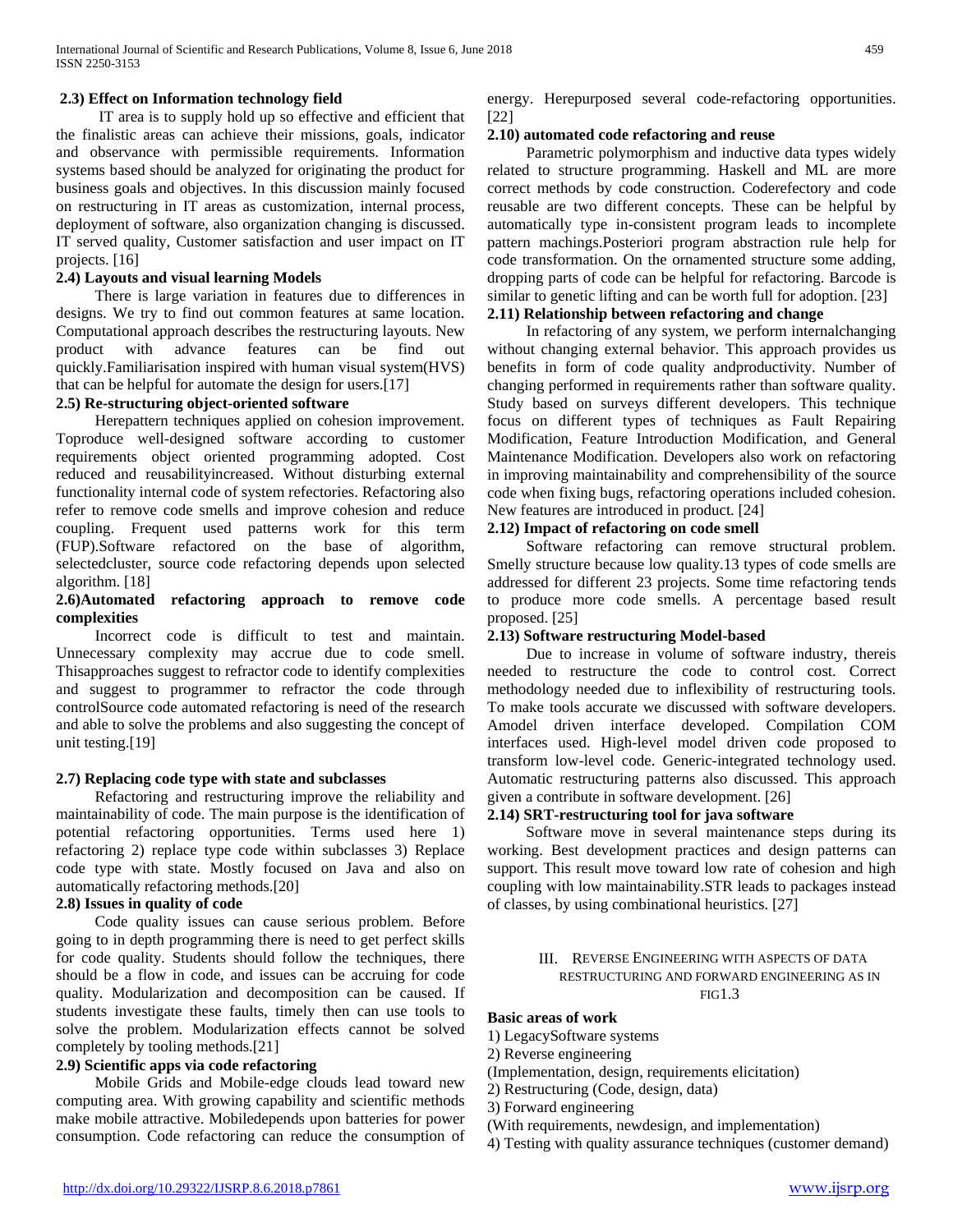5) Validity/Invalidity leads to product or Forward engineering 6) If valid leads to quality assurance otherwise back to the process again

7) After testing quality assured product obtained

# **Explanation with the help of already works.**

Legacy software system reengineering leads to quality software with previous and advance capabilities

# **3.1**) **Legacy software systems reengineering?**

Such type of software that was working since long time and still used for business needs are known as legacy software. When we use the work legacy, software systems then we called both hardware/software. With the advancement in technology and software engineering field the life of old systems decreases. To full fill advance business needs these systems need to reengineer. Basic purpose is to improve quality and add more advance features. It can be involved new hardware as well as softwares.Legacy software systems are everywhere in Banks, nuclear stations, TV stations, manufacturer industries, Companies of energy, powergeneration. When we will reengineer these systems, we can move forward with this advance technology age in every field of life. [29]. Concept explanation with other's theories.

#### **3.2) Automatic components reengineering in legacy systems**

Modern large-scale organizational software developed with one or many legacy systems that fulfill demands of offline and online clients. Due to customer needs, the systems often implemented with complexity. For the purpose of order processing, security screening, shipping related tasks these systems communicate with internal or external legacy components. Within passage of time, stakeholders demand to connect with other legacy systems using different data communication techniques. Systems should be designed in such a way that can be easily modified without adoption of complexity. It is therefore useful for solutions for the individual components to be designed with an architecture that lend themselves to be easily reengineered or replaced without disturbing the other system components, and without adding significant complexity to the overall system of systems. In this case, study the need of operators, troubleshooters tried to eliminate, in future reengineering becomes easy. The system is tested using different data communication protocols with coded programming language than original implementation. The study is demonstrated with original automatic design patterns. [30]

# **3.3) Managerial dimensions on reengineering process**

Instead of functionality here managerial issues as market competition, operational, organizational and financial constraints addressed. Economic strategy of existing legacy systems, effectiveness of cutthroat product analysis plan, financial support for the progress task, disturbing market factors, development process and effect of cutthroat product on cost & quality of target system. [31]

# **3.4) Software reengineering supported by database reverse engineering w.r.t legacy systems**

Legacy systems with old databases front end COBOL we based resulting complexities in performances. We reengineer the systems with advance features of database management systems using reverse engineering process. We develop high-level categorized model driven approach. [32]

**3.5) Legacy systems reengineering to metaprogramming**

Model-driven development (MDD) is subjected area in software development. Its basic purpose is to transform the designs, implementations, architectures of legacy softwares.This approach leads reengineering of legacy systems with the help of MDD and metaprogramming. In Reverse Engineering leads to object-oriented model based on legacy application code and database and, in Forward Engineering, the object-oriented model is developed and used as basis to meta-programs perform code generation. [33]

# **3.6) Refactoring Cost Estimation (RCE) Model**

Successful software systems are need of hour. Objectoriented systems built as any legacy system. We identifying many reengineering patterns, which capture best practices in reverse and reengineering object-oriented systems. To, make old systems more maintainable reengineering applied. Refactoring is one type of re-engineering. Cost refactoring is RCE.These caused by class misuse, violation of the principle of encapsulation, lack of use of inheritance concept, misuse of inheritance, misplaced polymorphism. [34]

#### **3.7) Software architecture for power market**

Large-scale software architecture is proposed for web based software systems that provide support for economic solution in situation of irregular power market. That is useful for various power market structures and can be extended for fast changing in industry interfaces. Wrapping technique work in this situation for the power market supporting software systems. [35]

# **3.8) Reengineering risk quantify for legacy system**

Our software is asset of any organization due to large number of risks. The success depends upon the working of legacy systems and solution of these systems problems. Effective reengineering is necessary to evaluate these risks. Here risk measurement model is presented for components materialize to check comprehensive impact on legacy systems. We can decide about evaluation of legacy systems. [36]

#### **3.9) Ways of evaluation in legacy systems**

Old systems with previous techniques were called legacy systems. These systems have greater business values for several organizations. In performance, these systems considered week due to weak requirements engineering process. Due to nonflexible structures, these systems are considered difficult to maintain with changing requirements. Hangings in environment made these systems complicated. [37]

#### **3.10) Software reengineering for DSP-based systems on a chip**

An expanded multifaceted nature of present day PC based frameworks is joined by cutting edge programming designs inserted into a framework. Regular approach for outlining customer electronic items incorporates use of inheritance code with a few adjustments keeping in mind the end goal to run it on the focused on stage. Shorter improvement time and spending imperatives are additionally affecting the procedure of framework outline. Since each implanted framework is having its particular impediments, reuse of installed programming without adjustment to the new stage is not generally conceivable. This paper depicts a contextual analysis of programming reengineering of Dolby Virtual Speaker from the reference stage to the required DSP construct framework with respect to a chip,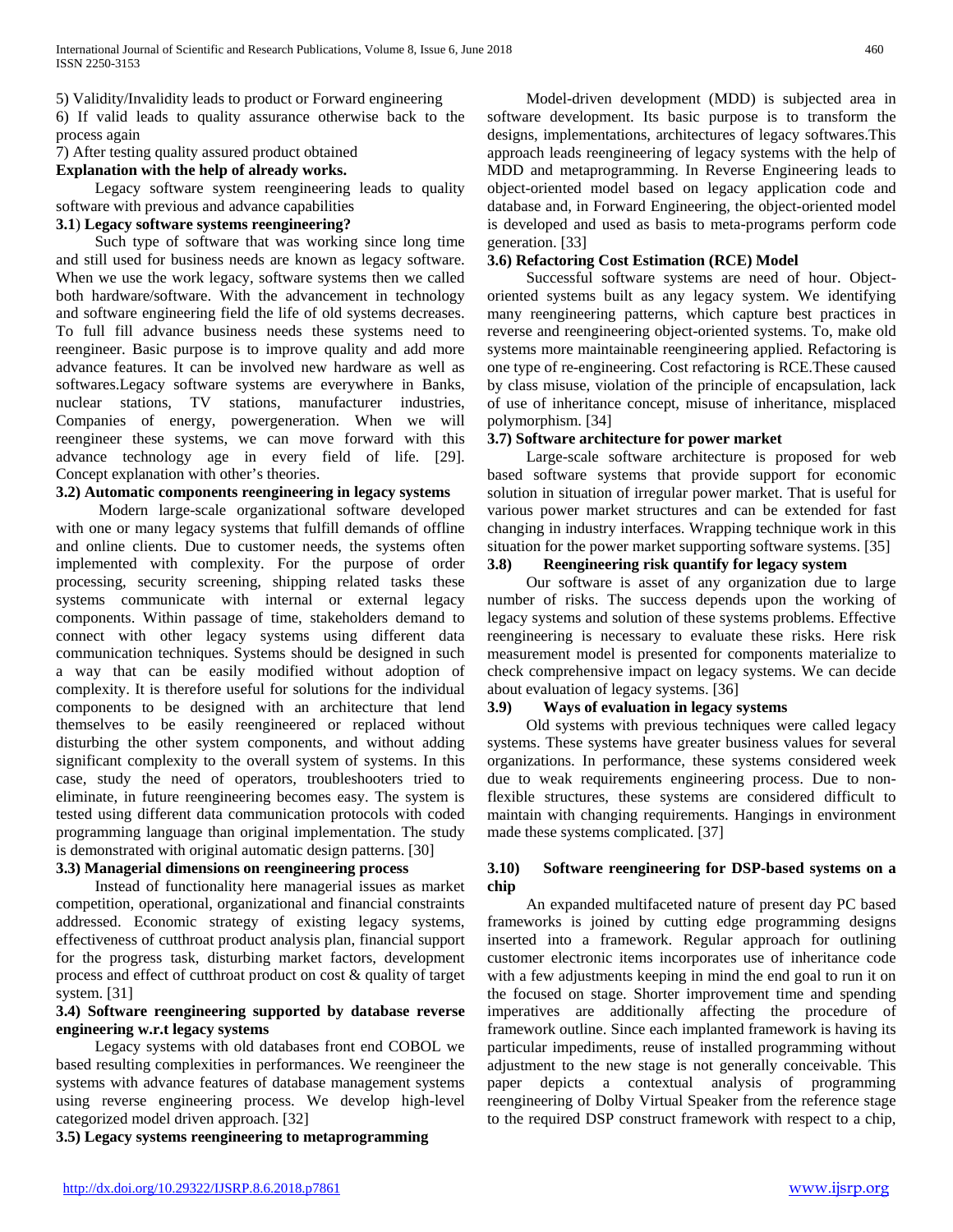including framework check and framework approval continuously conditions.. [38]

### **3.11) Requirements reconciling via reengineering**

In present day programming improvement, programming prerequisites and usage are not generally accommodated. In particular, for present day setting mindful frameworks, changes in partners' prerequisites reveal that current execution is lacking to meet the new necessities because of the confinements of the customary strategies. In this paper, we propose a setting mindful necessities elicitation way to deal with accommodate the hole between programming prerequisites and execution for setting mindful administration development in light of a novel reengineering system approach. [39]

# **3.12) Legacy escaping safety in critical embedded system**

Sort safe abnormal state dialects, for example, Java have not yet discovered their way into the area of profoundly installed frameworks, despite the fact that various endeavors have been made to influence these dialects to cost alluring. We display an approach that permits to isolated consolidate inheritance programming segments and safe programming segments in an installed framework utilizing the two most basic correspondence figures of speech found in this area. We exhibit the achievability of our approach by porting a non-paltry piece of a genuine, hard constant inserted aeronautics application. Our outcomes demonstrate that the cost of this blended mode activity is on an indistinguishable scale from the unadulterated task.[40]

# **3.13) Reengineering of enterprise software for cloud computing**

Distributed computing is the future pattern for big business programming arrangements, which implies many inheritance frameworks should be either adjusted to fit the prerequisite of distributed computing or to be cleansed and upgraded without any preparation. Once the cosmology is worked, there will be a connection amongst metaphysics and endeavor programming.

Thirdly, the organization of big business programming metaphysics is done through the product re-engineering exercises. Once the metaphysics is worked, there will be a connection amongst cosmology and endeavor programming. By examining the ideas and relations in metaphysics, the undertaking programming will be comprehended and deteriorated as various administration competitors.[41]

# **3.14) IT Infrastructure Reengineering**

ICT frameworks are made of programming, middleware and equipment segments and are normally appropriated over a system. We propose a reengineering strategy to find the topology of a conveyed IT framework, in view of a multinomial calculated relapse demonstrate and an arrangement of topology generalizations. To exhibit the practicality of the approach we connected the model to a few associations with conveyed ITIs and, among different viewpoints, we found that the most intermittent generalizations are the brought together and spine ones. The topology of that ITI postures imperatives on programming calculations, information structures and programming setup, because of concerns, for example, adaptation to non-critical failure, idleness or synchronization.[42]

#### IV. REVERSE ENGINEERING AND FORWARD ENGINEERING

**Overview:** These are phases of reengineering where we obtain product with advance features. The process of reverse engineering move in phases as (implementation, design, requirements, data restructuring) and in forward engineering we move from the phases as (data, requirements, design, implementation)

# **Why we need?**

We need to get data from implemented system as customer is addicted old system interfaces but



**Fig.5.Forward and reverse engineering.[43]**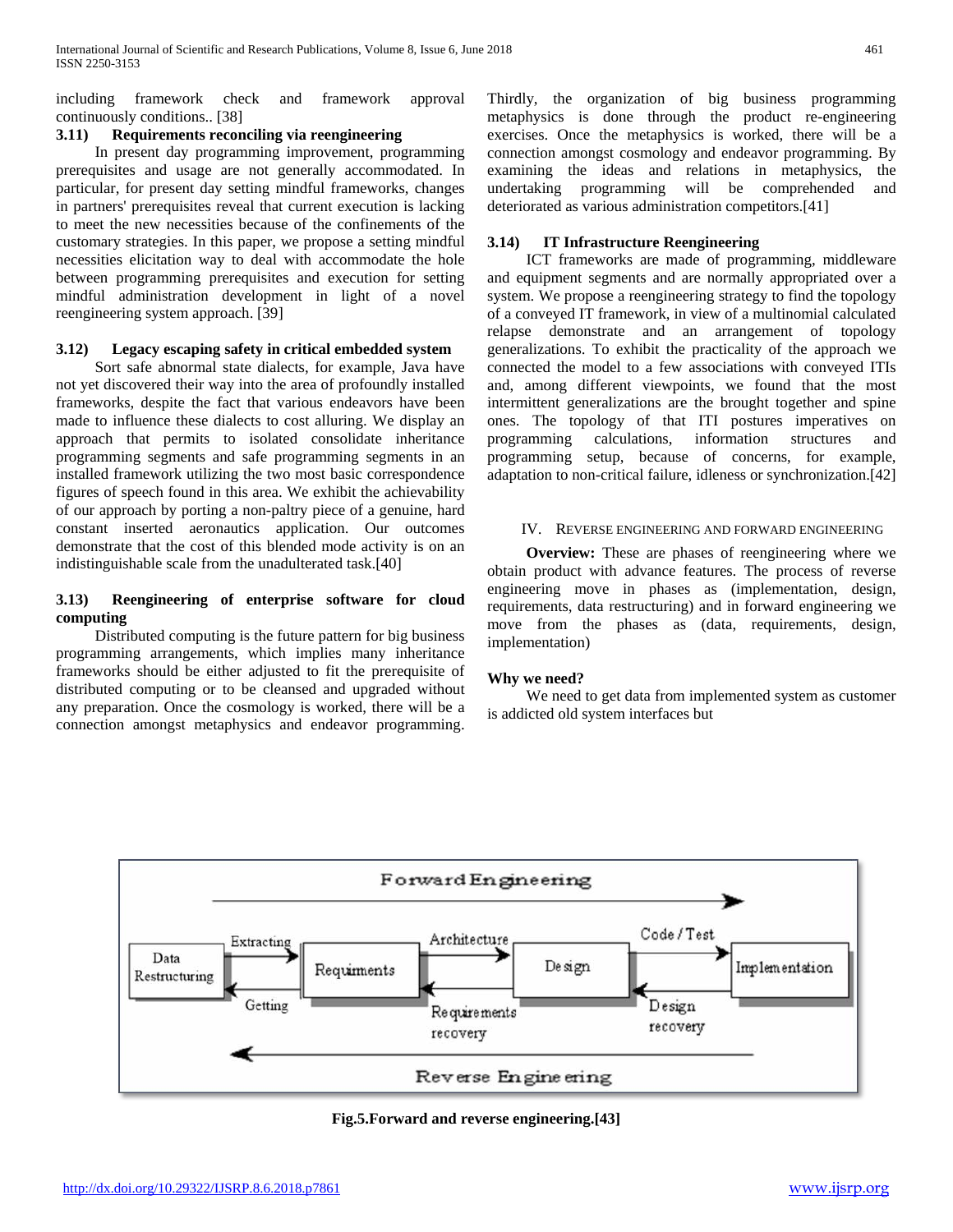Want latest engineering technologies implementation, so we need to design new system with advance and more features that were already in old system. We move reverse and then by adding more features for new product we move forward and design advance and latest software system, whichare configured according to latest technologies, interfaces, and computing hardware as well as software.

 **Reverse-Engineering** (Implementation, design, requirements, data)

It is the process of analyzing software system to extract the design, requirements, data from the implementation of system with high level of abstraction is called reverse engineering.[44]

#### **Forward Engineering:** (Data,

requirements, design, implementation)

It is the process of engineering software by following steps from data to extract design for architecture with implementation of coding and system.[44]

# **Explanation of Concept with already done work by different author's reference**

#### **4.1) Reverse engineering and open source software**

 Program investigation is the procedure of statically or powerfully recovering the structure and conduct of programming frameworks. Static investigation exclusively depends on the accessibility of source code of PC programs, while dynamic examination catches program data-utilizing execution follows amid program runtime. In this paper, we appear and examine how open source programming ventures altogether add to the advancement, development, and approval of program examination systems and improving figured out graphs with valuable and important data, notwithstanding for those methods that depend on powerful investigation.[45]

# **4.2) Software for IC Reverse Engineering**

 This paper introduces a quick and adaptable CAD apparatus for Reverse Engineering (RE) in the semiconductor business. It has connected different systems, for example, the electronic administration, enormous picture speeding up calculation, and programmed age for circuit extraction. Because of leading the RE with the self-made ROIC chip, it was affirmed that the simple circuit was precisely extricated as the entryway level.[46]

#### **4.3) Conventional Software Reverse Engineering**

 In contemporary years, joining among investigate territories of semantic web innovations and programming building occurred because of the reason of designers being available at various virtual, social, and land areas. Because of this amalgamation, another worked together field has developed known as Semantic Web Enabled Software Engineering. This field presents analysts abundant chances to test issues and difficulties, which are started because of their amalgamation. This exploration paper shows a system and examines the usage way to deal with take steps to the above issue.[47]

# **4.4) Trace analyzer for real time software**

 With the accessibility of the AUTOSAR standard, show driven systems are getting to be built up in the car area. In any case, the way toward making models of existing framework parts is regularly troublesome and tedious, particularly when the inheritance code must be re-utilized or data about the correct planning conduct is required. Keeping in mind the end goal to handle this figuring out issue, we display Cortina, a novel apparatus that infers an AUTOSAR agreeable model of a constant framework from a dynamic investigation of its follow accounts.[48]

# **4.5) Process mining event log analysis**

 To comprehend and keep up the conduct of a (heritage) programming framework, one can watch and concentrate the framework's conduct by dissecting occasion information. For show driven figuring out and investigation of framework conduct, activity and utilization in view of programming occasion information, we require a mix of innovative calculations and methods. In this paper, we introduce the State chart Workbench: a novel programming conduct investigation apparatus. Our apparatus gives a rich and develop combination of innovative (scholastic) strategies for the examination of conduct, execution (timings), recurrence (utilization), conformance and dependability about different formal models. They went with Eclipse module enables the client to intelligently connect every one of the outcomes from the State chart Workbench back to the source code of the framework and empowers clients to escape with their own particular programming.<sup>[49]</sup>

#### **4.6)Hierarchical analysis recursion modeling**

 This paper presents 1) a novel order and recursion expansion to the procedure tree model; and 2) the principal, recursion mindful process display disclosure strategy that use various leveled data in occasion logs, regularly accessible for programming frameworks. This strategy enables us to break down the operational procedures of programming frameworks under genuine conditions at various levels of granularity. Trial comes about in view of genuine living (programming) occasion logs exhibit the plausibility and value of the approach and demonstrate the tremendous potential to accelerate revelation by abusing the accessible chain of importance.[50]

#### **4.7) Hierarchical analysis recursion modeling**

 This paper presents 1) a novel chain of command and recursion expansion to the procedure tree model; and 2) the primary, recursion mindful process demonstrate disclosure strategy that use progressive data in occasion logs, commonly accessible for programming frameworks. This strategy enables us to break down the operational procedures of programming frameworks under genuine conditions at different levels of granularity. Test comes about in light of genuine living (programming) occasion logs exhibit the practicality and handiness of the approach and demonstrate the tremendous potential to accelerate disclosure by abusing the accessible progressive system.[51]

#### **4.8)Sentimantics programming languages and** software **support**

 These days, software engineering progressively utilizes formal strategies to improve comprehension of complex programming frameworks and to reason about their conduct regarding a formal particular. Since the semantics is a fundamental piece of a formal meaning of a programming dialect, we have arranged a bundle of modules, that assistance us and to understudies to comprehend the most prevalent semantic strategy - auxiliary operational semantics. The main module deciphers a program written in a programming dialect to digest machine code, the second module influences turn around interpretation from code to program to source content and the third one copies stepwise execution of unique machine code.[52]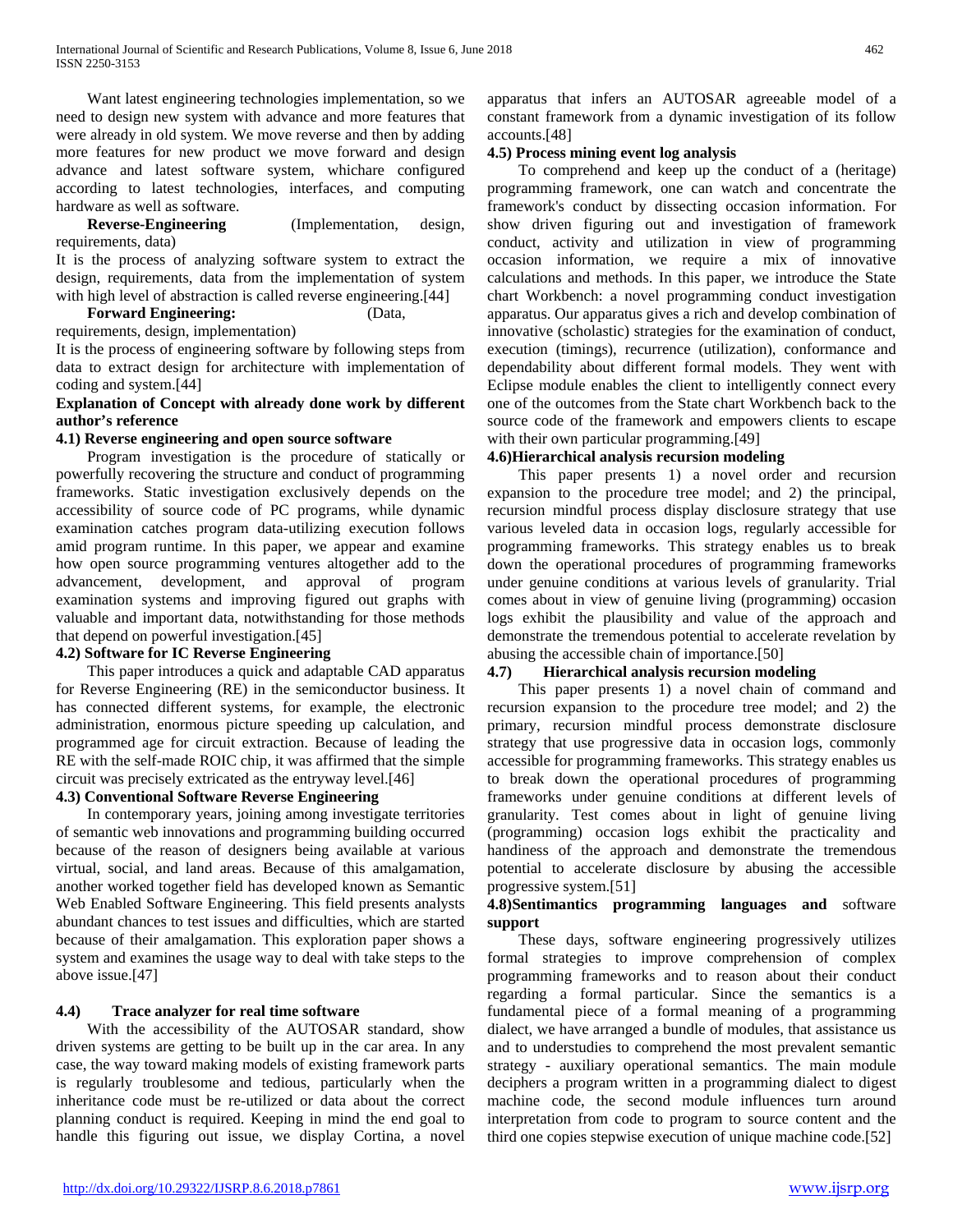# **4.9) Software clustering hill climbing**

 Bunching methods are utilized for separating programming design in figuring out process. Extricating the Call Dependency Graph (CDG) from the source code is the initial phase during the time spent programming bunching. This chart is firmly coupled to the utilized programming dialect with the goal that the current toolsets for developing a CDG takes a shot at the specific programming dialect. Along these lines, utilizing existing CDG extraction toolsets for expansive scale programming frameworks, e.g., Mozilla Firefox, which composed by various programming dialects, is incomprehensible. The SDG can be free of programming dialects, consequently, serves to the product specialist to grouping the expansive scale programming frameworks to remove programming design, meaning to comprehend and keep up the current programming frameworks.[53]

#### **4.10)Code obfuscation and Reverse Engineering**

 Figuring out is the procedure of decompiling and dismantling the executables to recoup the source code/get together code installed inside it. While figuring out is the way toward inspecting the code, in hostile setting the aggressors can re-design the code, which prompts programming robbery? The fundamental thought is to disguise the exclusive code area by utilizing preventive plan muddling and addition of self-adjusting code at the parallel level. The mix of configuration level confusion and the addition of self-changing code changes over the code into a semantically identical one that makes it hard to figure out. The test comes about evaluate the level of muddling, stealth of the code, and impacts on execution time and code estimate.[54]

#### **4.11) Software code smell and multiple versions**

 The side effects, which mirror the poor outline nature of code, are known as code smells. Refactoring is one of the conceivable approaches to evacuate code smells, yet refactoring does not want allowed to engineer. For this reason an observational examination on dissemination of various code smells over various forms of ventures is given in this paper, with the goal that refactoring systems can be constructed keeping in a view what smell is more viable and at which time amid development of programming. b) God smell and earnest infringement have more commitment than different scents though examples having Type Checking smell are less in every one of the adaptations.[55]

# **4.12)Fuzzy framework for network reverse engineering**

 Fluffing is a basic piece of secure programming advancement life cycle, for discovering vulnerabilities, creating adventures, and figuring out. In this paper, an efficient approach is proposed and apparatus model created for the digital red joining purposes. For a situation examine, the created Buzz apparatus is utilized to figure out a restrictive NATO Link-1 arrange convention permitting to infuse rebel plane tracks into air tasks charge and control framework.[56]

# **4.13) Reverse engineering awareness**

 While reengineering a framework for redesign and recovery, an association genre-partner reassesses how the framework actualizes abnormal state business prerequisites and makes alterations to fit in with wanted changes. The greater part of the exertion on self-versatile framework reengineering is centered on division of concerns (i.e.: adjustment rationale and application rationale) or develop a non-versatile to a self-versatile framework. We recognized that the outline recuperation approaches being utilized, restrain themselves to recoup the application rationale, consequently leaving the adjustment rationale in low-level models. We comprehend that recouping the adjustment operationalization and mapping them onto based objective model will give an abnormal state portrayal of both the adjustment rationale and the application rationale. [57]

#### **4.14)Using abstract syntax tree Source code to sequence diagram**

 It is important for software maintenance. Extract-abstractpresent model can also be used in engineering process. In this situation source code is converted into specific structure.AST (abstract syntax tree) can also be used to extract structure. Here the process of reverse engineering from source code to sequence diagram is discussed. It is concluded that AST assist in reverse engineering process.[58]

#### **4.15) Using reverse engineering and rapid prototyping for patient**

 Orthotic gadgets are as of now intended to fit a scope of patients and subsequently they don't give individualized solace and capacity. A mechanized method for creating tolerant particular orthotic gadgets can possibly give incredible solace and permit to changes in the standard outline to meet the particular needs of every patient. A novel procedure was designed to use understanding particular surface information of the patient life systems as an advanced info, control the surface information to an ideal frame utilizing CAD programming, handling likewise for current looking and check quality and afterward preparing in fast prototyping machine for creation. The article portrays the use of fast prototyping (RP), 3D examining and programming instruments for the orthosis configuration process. [59]

#### **Now in below papers we will try to focus on software forward engineering process**

# **4.16)Data Mining for Software Engineering Process**

 Twitter has made a remarkable opportunity for programming engineers to screen the feelings of substantial populations of end-clients of their product. To defeat these difficulties, this extended unique presents a three-overlay strategy that is aimed at utilizing Twitter as a primary wellspring of specialized feedback that programming designers can profit by. Our investigation is led utilizing a dataset of tweets gathered from the Twitter bolsters of three programming frameworks. **[60] 4.17)Tool for requirements formalizing SEP**

# This paper depicts a device confirm be utilized to formalize the product necessities. The instrument centers the necessities and proselytes it to Z-determination naturally. Experiments are produced to express the right and fulfillment of the necessities utilizing the FASTEST device for the determined z determinations. **[61]**

#### **4.18)CSEPM.Continues SEP MetaModel**

 Programming engineers need to adapt to vulnerabilities and evolving prerequisites. The capacities to keep up high code quality through audits, to routinely discharge programming, and to gather and organize client input, are essential for persistent programming building (CSE). Notwithstanding, there exists no product procedure metamodel that handles the persistent character of programming building. In this paper, we portray an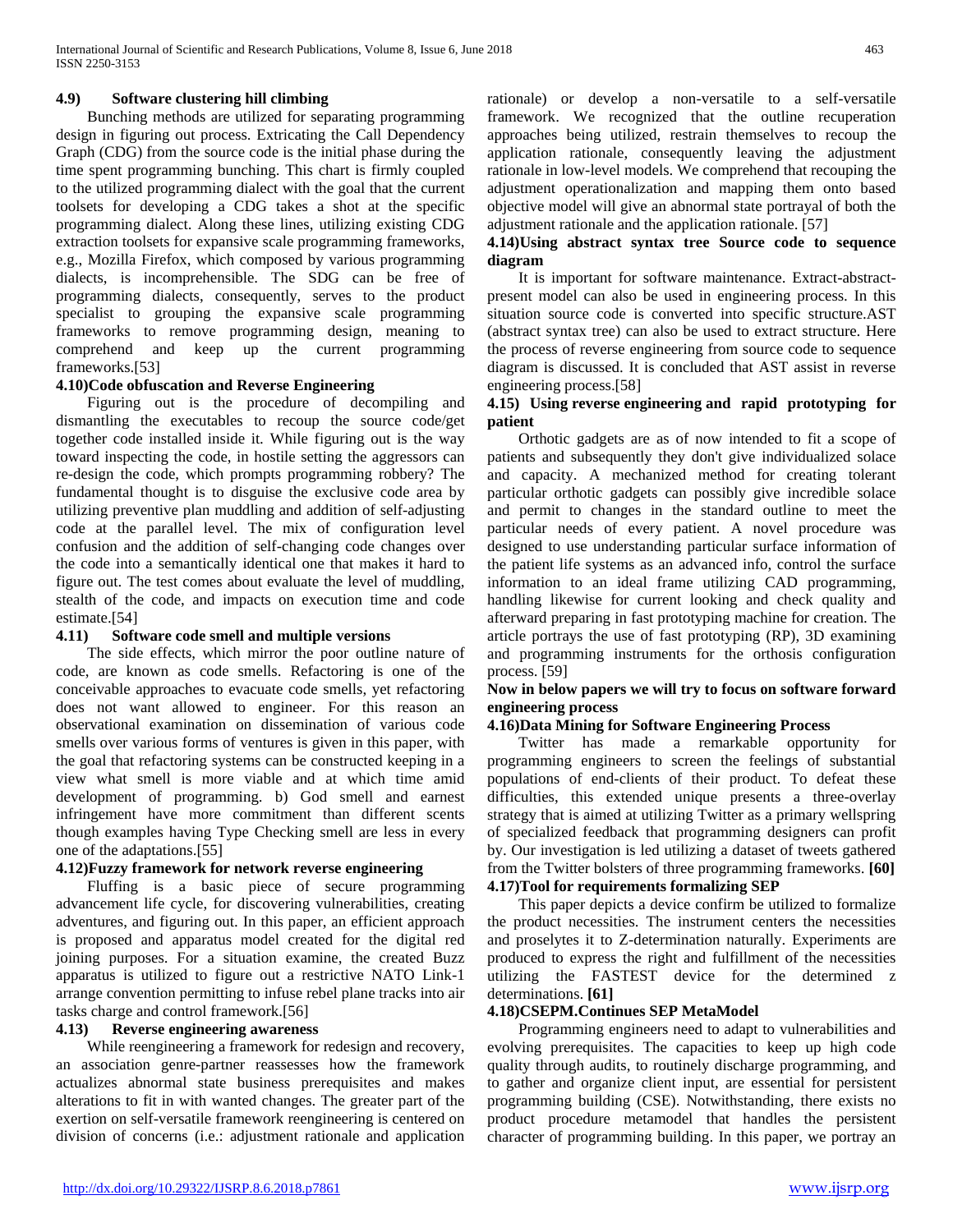experimental procedure metamodel for nonstop programming building called CSEPM, which regards improvement exercises as parallel running work processes and permits fitting and customization. **[62]**

# **4.19)Project management and requirement Engineering**

 Prerequisites building (RE) and necessities change administration (RCM) both are considered as extremely difficult exercises because of requesting rich interchanges. Since it is important to address land and social contrasts in GSD, this prerequisite makes RE and RCM testing. In the first place, the systems with the marvels of particular task administration are proposed for RE and RCM. By using the examined information, our outcomes demonstrate the critical effects of the two systems (i.e., RE and RCM) in the GSD condition. **[63]**

#### **4.20)Text mining and knowledge generation**

 Being programming building positions a portion of the such sort of employments, there is a significant hole between work postings and contracting dexterous specialists in numerous product designing associations. In this paper, we will present the model of a web application that aides distinguishing Technical Knowledge (TK) in programming improvement, to fill in as an instrument in the enlisting procedure of programming building positions, and in ability administration. We propose an approach to utilize NLP and TM to distinguish learning profiles for Software Engineering Positions.**[64]**

#### **4.21) Systems and software engineering,measurement process.**

 The estimation procedure is relevant to framework and programming building and administration disciplines. The procedure is portrayed through a model that characterizes the exercises of the estimation procedure that are required to enough indicate what estimation data is required, how the measures and investigation comes about are to be connected, and how to decide whether the examination comes about are legitimate. It distinguishes the exercises and undertakings that are important to effectively recognize, characterize, select, apply, and enhance estimation inside a general task or hierarchical estimation structure. [65]

#### **4.22)Software Engineering Life Cycle Processes - Risk Management.**

 Because of balloting in ISO, the mission statement was adjusted as takes after: "The motivation behind this standard is to give providers, acquirers, designers, and administrators with a solitary arrangement of process prerequisites appropriate for the administration of a wide assortment of dangers. This standard does not give nitty gritty hazard administration procedures, but rather centers around characterizing a procedure for chance administration in which any of a few methods might be connected. [66]

#### **4.23) Big Data Analysis for software engineering application process**

 Growing extensive scale programming ventures includes enormous endeavors at each phase of the product improvement life cycle (SDLC). This drove scientists and professionals to create programming procedures and techniques that will help programming designers and enhance their activities. Thinking about the unmistakable qualities of enormous information and the accessible foundations, apparatuses and improvement models, we have to make an orderly way to deal with the SDLC exercises for BDAA advancement. It is important to precisely look at this space and embrace the product forms that best serve the engineers and is sufficiently adaptable to address the diverse qualities of such applications**.** [67]

# **4.24)Global Software product engineering approach**

 An appropriated programming item building group needs to manage the extra issue of dissemination separated from the typical desires around cost, quality, and time to market and advancement. Disregarding exclusively following the recommended programming building forms, regularly the circulated groups neglect to go about as a solitary item group. The key speculation in this approach is the suspicion that most dispersed programming item designing groups in a similar association requires arrangement as opposed to base up retooling as a detailed programming building activity and this arrangement can be accomplished in a quick and successful way by adjusting the key interface pioneers. This paper shares the experience from such an activity embraced in an Internet based item organization doing programming item designing crosswise over India and USA**.[68]**

#### **4.25) Model for RE in Big Data**

 Most predominant programming building philosophies accept that product frameworks are created without any preparation to catch business information and in this manner produce reports. These qualities could be conceivably released and increased from the bits of knowledge found by information researchers through information mining process. Information mining may include overlaying and consolidating information from various sources to separate information designs. In this paper, we display another prerequisite building model that permits programming designers and information researchers to find these qualities as one as a feature of programming necessity process. We likewise show how the proposed prerequisite model catches and communicates business esteems that released through huge information investigation utilizing an adjusted utilize case chart.[69]

#### **4.26)Process Theories and Taxonomies in Software Engineering**

 Programming building is progressively worried about hypothesis because the foundational learning including speculations gives an essential contrast to the viable information communicated through strategies and methods. Luckily, much direction is accessible for producing and assessing speculations for clarifying why things happen (change hypotheses). Shockingly, little direction is accessible concerning speculations for clarifying how things happen (process hypotheses), or speculations for examining and understanding circumstances (scientific categorizations). This paper accordingly endeavors to clear up the nature and elements of process speculations and scientific categorizations in programming building research, and to blend methodological rules for their age and assessment**.** [70]

#### **5) Research Question focused area is**

#### **How Software reengineering leads to new product with quality assurance attributes?**

 Our research question that can be extracted to fulfill the conclusion of all the research is based on the quality assurance. Here we will try to explain the concepts of

1) Quality assurance

2) Software quality dependences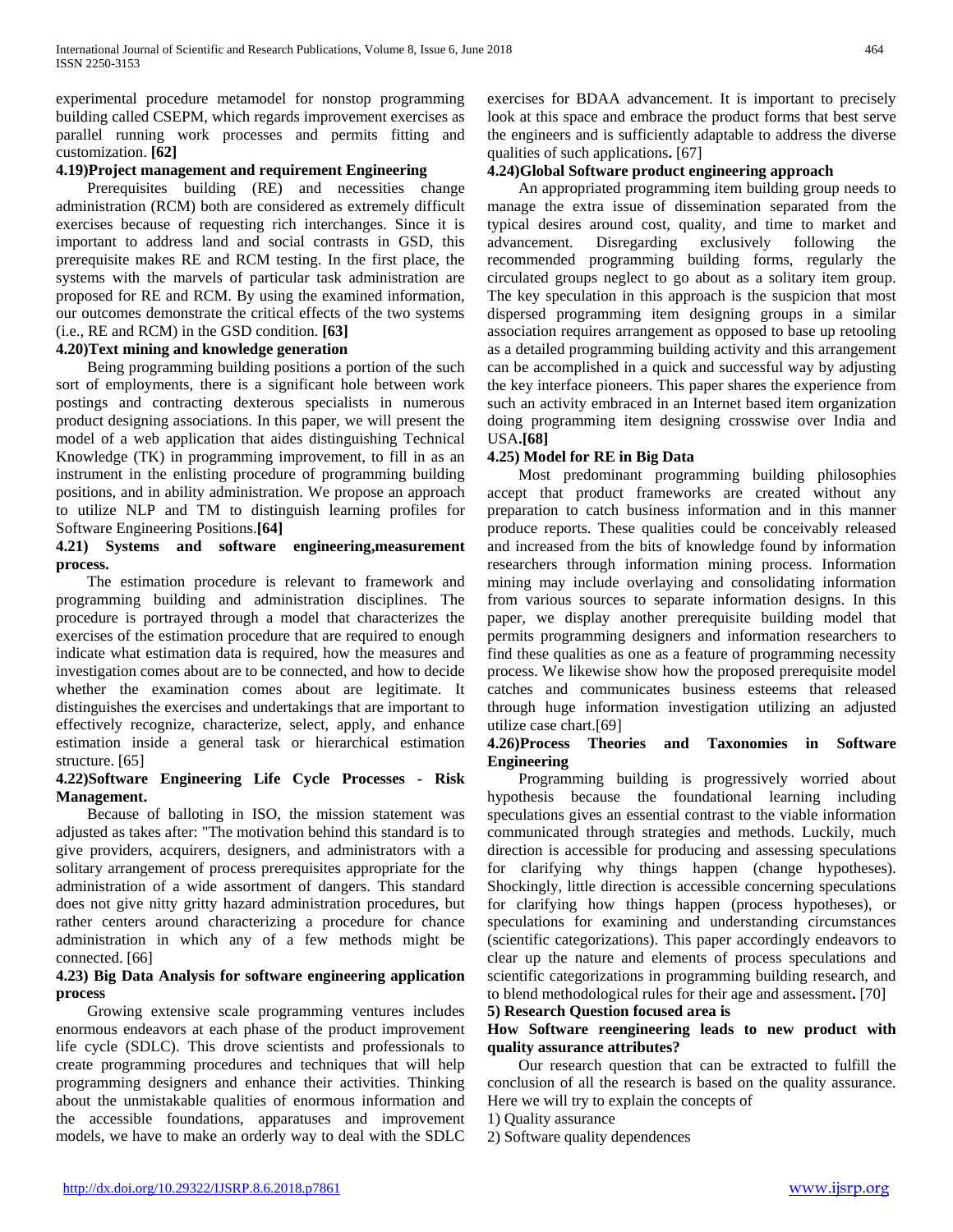3) Software Reengineering and quality assurance

4) Software quality attributes w.r.t software forward and reverse engineering

# **What is Software Quality assurance?**

 **Ans:**Software quality assurance (SQA) is a method of testing software that our developed product fulfilling the quality specification standards and compile and developed according to rules.SQA is a running process of (SDLC) that checks developed software system working according to desired quality measures. [71]

## **How Software Reengineering leads to quality assurance?**

 **Ans:**As in fig1.We proposed a model which is giving complete idea of re-engineering toward quality assurance. It can be said as old software systems re-engineered we get new product with advance features. If we follow development standards, we obtained a new product with more and advance features. After re-engineering quality product chances increases but few percent chances can say lack of quality. After reengineering for the assurance of quality, we test quality parameters in developed product.

Here we will try to elaborate the concept of QA w.r.t reengineering with proposed theories.

# **5.1) Quality Measurement an object oriented Approach**

 There are numerous question arranged programming quality estimation systems. This paper uses CK measurements to quantify characteristics per form of an open source programming in particular Statcato. This paper presumes that the nature of programming has enhanced amid its lifecycle, despite the fact that its highlights increment.[72]

# **5.2) Requirement Specification to quality**

 The disappointment and accomplishment of any product fundamentally relies upon a specialized archive known as Software Requirement Specification (SRS) report, as it contains all prerequisites and highlights of the item. Parsing Requirement (PR), Requirement Mapping utilizing Matrix (RMM), Addition of Requirements in SRS format and Third Party Inspection. Prerequisite Engineering Process will give the expected contributions to PR after the usage of its cosmology rules finish of necessities will be accomplished. An outsider assessment will be directed to check the prerequisites of the customer and SRS. In the wake of reviewing SRS utilizing assessment models and appointing Total Quality Score (TQS) outsider will present a point by point answer to group of Requirement Engineers (RE).[73]

# **5.3) Design patterns impact on software quality**

 Programming configuration designs were elevated to make the plan of projects more "adaptable, measured, reusable, and reasonable". We at that point set out to examine the effect of configuration designs on various quality properties and distributed a paper entitled "Do Design Patterns Impact Software Quality Positively?" In this review paper for the honor, we report and consider our and others' investigations on the effect of configuration designs, talking about some key discoveries detailed about plan designs. We additionally make a stride once again from these examinations and reevaluate the part that outline examples should play in programming advancement. At last, we plot a few roads for future research take a shot at configuration designs, e.g., the recognizable proof of the examples extremely utilized by engineers, the speculations

clarifying the effect of examples, or their utilization to raise the deliberation level of programming dialects.[74]

## **5.4) Software Quality analysis in practice**

 I actualized and ran my first clone recognition on modern programming approximately 10 years prior. From that point forward, our examination models have developed into a business apparatus utilized by proficient programming designers around the globe consistently. Every one of us only work on, or utilize as a major aspect of our review administrations, programming quality examinations based upon this present group's exploration. I will cover hard lessons learned on the best way to have an effect in certifiable undertakings, amazing aftereffects of apparently inconsequential methodologies, the part of programming perceptions in advertising and our key learnings in exchanging research from the scholarly world to rehearse.[75]

#### **5.5) Methodology for SQ improvement**

 Quality is the most essential factor for software improvement as it for the most part characterizes consumer loyalty that is specifically identified with the achievement of a software venture. The software procedure display is utilized to guarantee software quality, speak to an assortment of assignment settings, oversee venture length, enhance the procedure and range to execute the procedure understanding, and to suitable verifiable guess for all undertaking settings. Given this perspective, this paper shows another software improvement life cycle display, "AZ-Model", for software advancement by presenting new exercises amid software advancement life cycle.[76]

# **5.6) Design patterns and Quality Assurances**

 The nature of software frameworks relies upon a few elements and one of them is the means by which the software planners utilize the outline designs in the outline of software. The as a matter of first importance objective is to assess the outline designs regarding their plan and quality traits. The second target is to give an outline as how these plan designs influence the software quality.[77]

#### **5.7)Deploying Software [Analytics in Multinational](https://ieeexplore.ieee.org/document/8239945/)  [Organization](https://ieeexplore.ieee.org/document/8239945/)**

 Actualizing software designing investigation arrangement postures difficulties and offers critical incentive for the comprehensively conveyed software improvement association at ABB. Since software advancement exercises in nimble systems rotate around the group, ABB chose to execute an examination arrangement concentrated on group measurements as a feature of its Software Development Improvement Program. Utilizing key pointers centered on group change, scientists found that groups could deal with their exercises with measurements, for example, process duration.[78]

#### **5.8) Object oriented code refactoring and quality**

 Software refactoring is a support undertaking that delivers code rebuilding to enhance its quality. This examination exhibits a methodical writing survey that totals, condenses, and talks about the consequences of 76 important essential investigations (PSs) concerning the effect of refactoring on a few inner and outside quality characteristics. We dissected the PSs in light of an arrangement of order criteria, including software quality characteristics and measures, refactoring situations, assessment approaches, datasets, and affect comes about. The outcomes demonstrated that distinctive refactoring situations here and there implicitly affect diverse quality traits. [79]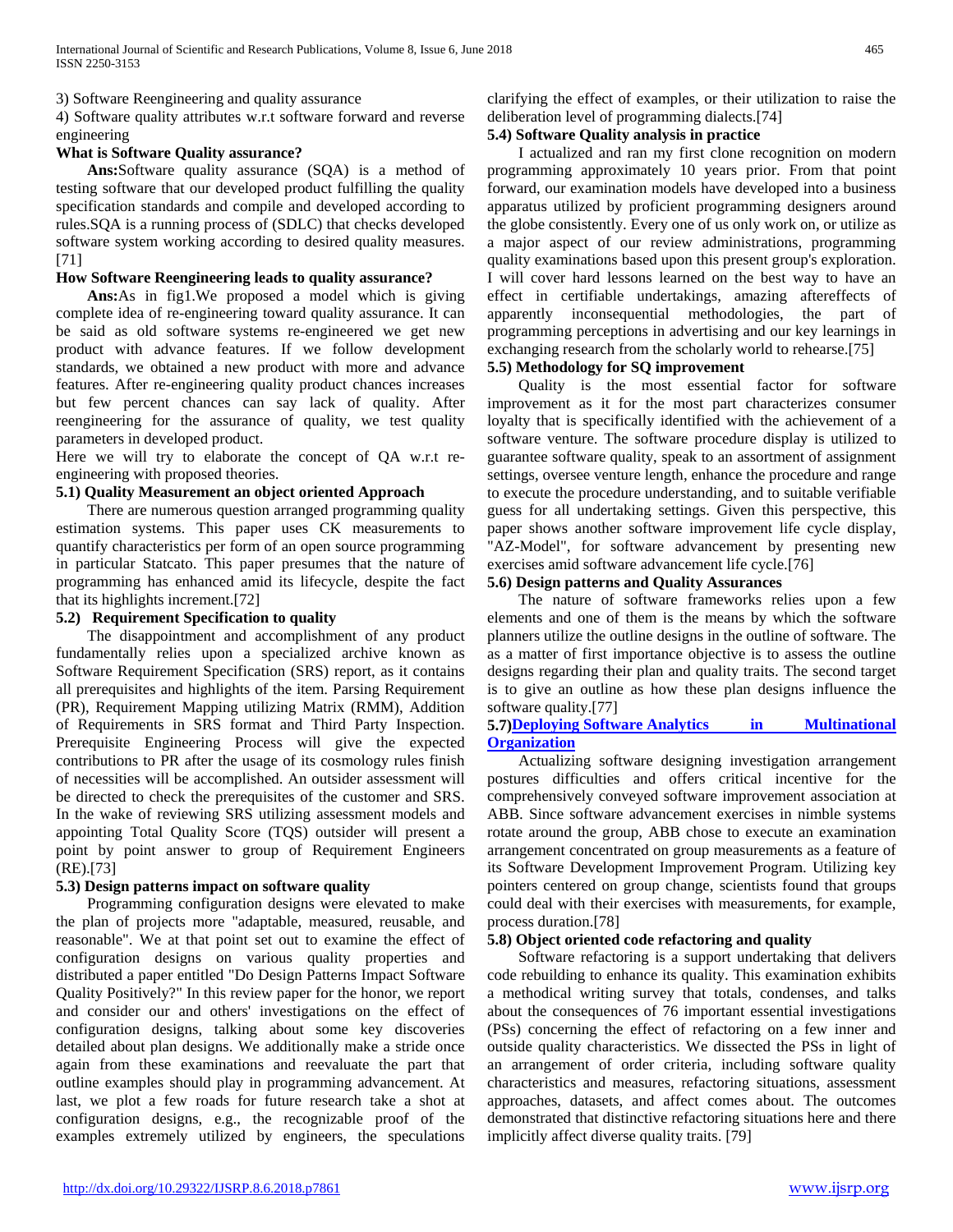## **5.9) Improve from open source SPM**

 Software designing administration inquire about has been directed for a long time. Scientists have confronted a heap of difficulties in acquiring dependable information and related measurements, creating down to earth assessing models, and affecting undertaking changes inside industry. This paper investigates how huge information from OSS can enhance software designing and administration hones. [80]

#### **5.10) Software repository mining code review**

 We display Digits, an apparatus to naturally produce code survey remarks, offering plan direction on forthcoming changes, in view of bits of knowledge picked up from mining chronicled changes in source code archives. We center around the engineer understanding, the requirements that must be met in adjusting scholarly research to deliver a device that was valuable to designers, and the viability of the outcomes by and by.[81]

#### **5.11) Real-time code quality assessment**

 Code measurements can be utilized to survey the inner nature of software frameworks, and specifically their adherence to great plan standards. For sure, they take a code part as information and evaluate a quality trait (e.g., code coherence) by giving a number as yield. We display RETICULA (RealTime Code qualityAssessment), a module for the IntelliJ IDE to help engineers in seeing code quality amid software advancement. With the imagined comes about, designers can pick up experiences about the nature of their code.[82]

#### **5.12) Empirical Validated Quality Model**

 In this paper we give a meaning of code quality for Puppet code and a robotized strategy for estimating and rating Puppet code quality. To this end, we initially investigate the thought of code quality as it applies to Puppet code by playing out a study among Puppet engineers. To touch base at this estimation display, we get fitting quality measurements from our overview come about and from existing software quality models. We approve our meaning of Puppet code quality and the estimation display by an organized meeting with Puppet specialists and by contrasting the device results and quality judgments of those specialists.[83]

#### **5.13) Code clone with Bugs and quality of code**

 Code clone is a monstrously examined code smell. This paper introduces a similar report on the attributes of surrey and non-carriage clones from a code quality point of view. In the light of 29 code quality measurements, we ponder carriage and non-surrey clones in 2,077 corrections of three software frameworks written in Java.[84]

#### **5.14) Software refactoring method level clustering network**

 In this examination, we portray a framework level various refactoring calculation, which can distinguish the move technique, move field, and concentrate class refactoring openings consequently as indicated by the rule of "high attachment and low coupling." The calculation works by blending and part related classes to acquire the ideal usefulness conveyance from the framework level. In view of correlations with related research and surveying the refactoring comes about utilizing quality measurements and observational assessment, we demonstrate that the proposed approach performs well in various frameworks and is gainful from the point of view of the first engineers. [85]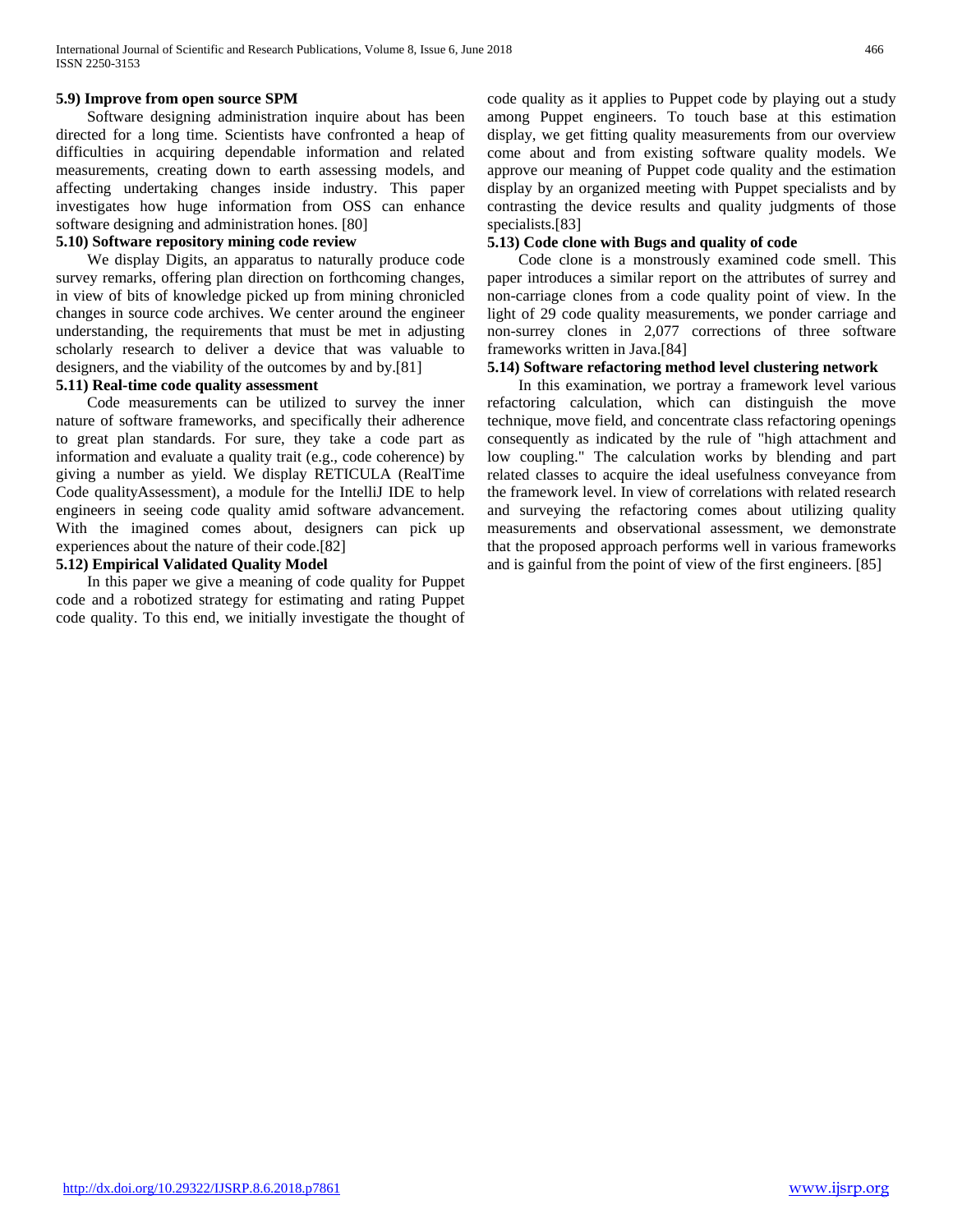|            | ISSN 2250-3153                                                            | [1] International Journal of Scientific and RebeareRPuBEERFORDER MAIORER Tssue 6, June 2018 |                                                                                                      |                                                                                                 |                                                                                                                                                                                                      | 467                |
|------------|---------------------------------------------------------------------------|---------------------------------------------------------------------------------------------|------------------------------------------------------------------------------------------------------|-------------------------------------------------------------------------------------------------|------------------------------------------------------------------------------------------------------------------------------------------------------------------------------------------------------|--------------------|
| Sr#<br>[2] | <b>Title</b><br>$\lceil 3 \rceil$                                         | <b>Authors</b><br>[4]                                                                       | <b>Issues Found</b><br>$\lceil 5 \rceil$                                                             | Methodology<br>[8]<br>[6]<br><b>Applied</b><br>$[7]$                                            | <b>Major Input</b><br>[9]<br>Major<br>Output/Findi<br>ng                                                                                                                                             | [10]<br>Ref#       |
| $[11]$ 1.1 | $[12]$ Human<br>beings and<br>Machine<br>Interfacing                      | [13] Bernhard<br>Dorninger, Michael<br>Moser. $(2018)$                                      | [14] Advances in<br>technology,<br>cost pressure,<br>in<br>change<br>requirements                    | [15] 1)Statistical<br>analysis used<br>for<br>requirements<br>evaluation<br>$[16]$              | $[17]$ 1) Human needs<br>[20] Reengineered<br>machined,<br>[18] 2)Technology<br>configured and<br>changes<br>maintainable<br>[19] 3)Machine<br>with<br>interfacing<br>advancements<br>of technology. | $[21]$<br>[22] [2] |
| $[23]$ 2.1 | [24] Code smells<br>findings and<br>refactoring                           | Ghulam Rasool, Zeeshan<br>$\lceil 25 \rceil$<br>Arshad.(2016)                               | $[26]$ Code<br>smell<br>leads to poor<br>quality<br>of<br>software                                   | different<br>22<br>[27]<br>[28]<br>types of code<br>smell<br>detection<br>techniques<br>used    | 8 different Open<br>[29] Founded<br>source software<br>results<br>all<br>detected<br>smells<br>code<br>and proposed<br>solutions                                                                     | [30] [3][4]        |
| $[31]$ 3.1 | [32] Business<br>Process<br>Reengineeri<br>ng (BPRE)                      | [33] SaeedehGhanadbashi,<br>Raman Ramsin.(2016)                                             | [34] Old business<br>process leads<br>business<br>to<br>failure                                      | [35] Framework<br>with<br>reengineering<br>process add<br>up adopted                            | [36] Situational<br>[37] Reengineered<br>business<br>process<br>framework<br>leads<br>to<br>success                                                                                                  | [38] [5]           |
| $[39]$ 4.1 | [40]<br>Improving<br>re-<br>engineering<br>performanc<br>e                | [41] A. CathreenGraciamary<br>Dr.<br>M.Chidambaram.(2018)                                   | $[42]$ Re-<br>engineering<br>problems, old<br>system<br>usability                                    | $[43]$ Data<br>$[44]$ Bytes<br>converted<br>into bytes                                          | [45] Access time of<br>and<br>Datasets<br>reengineered<br>system is very<br>much lower as<br>compared<br>to<br>old,<br>then<br>performance<br>increases.                                             | [46] [6]           |
| $[47]$ 5.1 | Safe<br>[48]<br>and<br>secure<br>in<br>process<br>21th century            | [49] K.R. Wallace.(2014)                                                                    | Requirements<br>[50]<br>integrity<br>in<br>legacy<br>system is a<br>risk                             | [51] Template<br>[52]<br>implemented<br>for integrity<br>and<br>risk<br>analysis                | More<br>[53] This approach<br>provide<br>requirement on<br>solution<br>for<br>customer<br>demand<br>risk factors to<br>manage<br>integrity<br>and<br>consistency of<br>system                        | [54] [7]           |
| $[55]$ 6.1 | $[56]$ Re-<br>engineering<br>of<br>data<br>storage                        | [57] P. Hunter. $(2013)$                                                                    | [58] Data storage<br>for big data<br>becoming<br>a<br>problem                                        | [59] Data<br>[60]<br>set<br>pattern<br>matching and<br>massive<br>storage<br>can<br>be resolved | Hard disk drive<br>[61] Data intensive<br>and solid state<br>applications<br>drive<br>be<br>can<br>managed<br>by<br>cloud<br>computing                                                               | [62] [8]           |
| $[63]$ 7.1 | [64] Raising<br>software<br>engineering<br>as a search<br>problem         | [65] J. Clarke , J.J. Dolado,<br>M. Harman<br>R.<br>$\overline{1}$<br>Hierons(2003)         | [66] How to test<br>data<br>generation,<br>module<br>clustering<br>and<br>cost/effort<br>prediction. | [67] Met heuristic<br>techniques<br>$[69]$                                                      | [68] Implementation<br>[70] Met heuristic<br>of technique in<br>search tried to<br>SE areas<br>raise software<br>engineering as<br>a huge search<br>problem<br>$[71]$                                | [72] [9]           |
| [73] 8.1   | [74] Software<br>components<br>mismatch<br>detection<br>and<br>resolution | [75] Egyed, N. Medvidovic.<br>$[76]$ (2000).<br>$[77]$<br>$[78]$                            | [79] Identification<br>of software<br>components<br>miss-match                                       | $[80]$ 1)Model-<br>based<br>development<br>(e.g.<br>architectural<br>modeling)                  | [81] software<br>[82] Many correct<br>modeling<br>components<br>and<br>analysis<br>matching<br>problem has<br>techniques,<br>all<br>been resolved<br>tool work as<br>for<br>input<br>resolving risks | [83] [10]          |

*<u>Property</u>*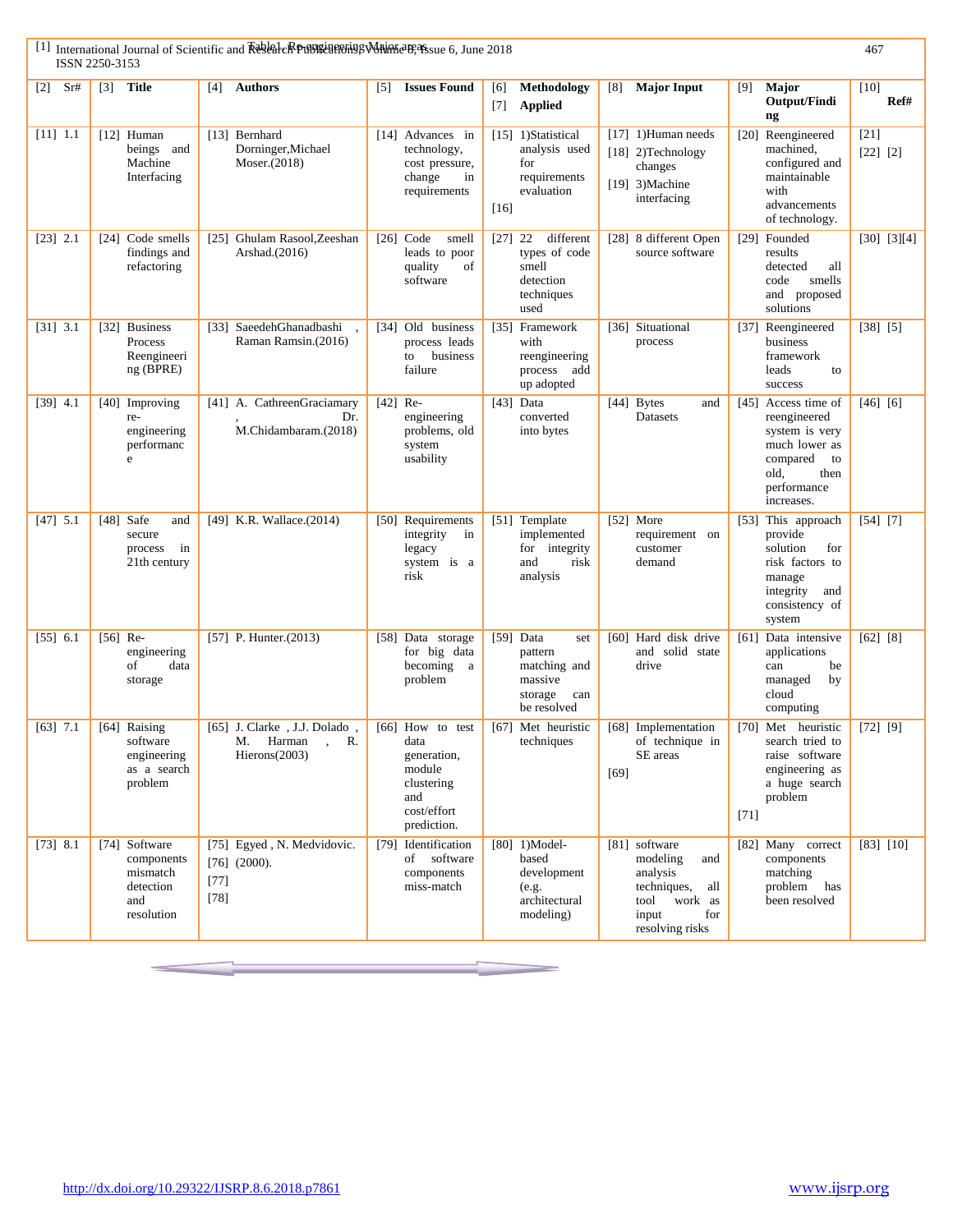| [84]Internationalion in Managin Scient fils and Kesedian publication 5, [93]under , Insue 69, June 2018 pectrum<br>$ISSN 2250-313$ yeireless<br>networks<br>spectrum and<br>reengineering | $[87]$<br>$[88]$<br>$[89]$<br>[90]<br>[91]<br>$[92]$ | utilize<br>spectrum and<br>challenges in<br>address<br>formation                                                 | framework<br>in managing<br>addresses                  | [95] Technologies<br>involved in<br>promoting<br>flexible<br>licensing<br>approaches | $[96]$ It<br>provide<br>us<br>for<br>suggestions<br>a<br>framework<br>regulatory<br>accommodating market<br>approaches as well as an<br>effective<br>control<br>mechanism to resolve<br>conflicts<br>the<br>and<br>complexities<br>the<br>- of<br>future market. | 408 [11]  |
|-------------------------------------------------------------------------------------------------------------------------------------------------------------------------------------------|------------------------------------------------------|------------------------------------------------------------------------------------------------------------------|--------------------------------------------------------|--------------------------------------------------------------------------------------|------------------------------------------------------------------------------------------------------------------------------------------------------------------------------------------------------------------------------------------------------------------|-----------|
| $[98]$ 10.1<br>[99] Object<br>oriented<br>Based legacy<br>systems<br>$[100]$                                                                                                              | $[101]$ AmanJatain. $(2015)$                         | $[102]$ Old<br>obect<br>oriented<br>legacy<br>systems<br>are<br>not<br>supportable<br>for<br>new<br>technologies | [103]Tried<br>to<br>convert into<br>modular<br>systems | $[104]$ Old<br>legacy<br>systems with<br>object<br>oriented                          | with<br>[105] Software<br>components or modules<br>work<br>with<br>better<br>advance technologies.                                                                                                                                                               | [106][12] |

[107] [108]

[109]Table2. Re-Structuring Process Area

| $[110]$   |                                                              |                                                                   |                                                                                                |                                                                                    |                                                                           |                                                                                                                                                            |                  |
|-----------|--------------------------------------------------------------|-------------------------------------------------------------------|------------------------------------------------------------------------------------------------|------------------------------------------------------------------------------------|---------------------------------------------------------------------------|------------------------------------------------------------------------------------------------------------------------------------------------------------|------------------|
| $[111]$ S | $[112]$ Title                                                | $[113]$ Authors                                                   | [114] Issues Found                                                                             | [115] Methodology<br>$[116]$ Applied                                               | $[117]$ Major<br>Input                                                    | [118] Major Output/Finding                                                                                                                                 | [119]<br>R       |
|           |                                                              |                                                                   |                                                                                                |                                                                                    |                                                                           |                                                                                                                                                            |                  |
| $[120]2$  | $[121]$ Signal<br>processing<br>for<br>Method<br>restructure | [122] Charilaos Petrou.(<br>2016)                                 | $[123]$ Signal<br>with<br>processing<br>big data                                               | [124] principal<br>component<br>analysis $(PCA)$                                   | $[125]$ Big<br>data<br>from<br>different<br>organizatio<br>ns<br>$[126]$  | [127] Big data can be processes by<br>different signal processing<br>techniques.                                                                           | [128]<br>$[129]$ |
| $[130]2$  | $[131]$ On<br>chip<br>memory<br>restructure for<br>bandwidth | $[132]$ Jason<br>Cong, PengWei, C<br>odyHao<br>Yu.(2107)          | $[133]$ High<br>level<br>synthesis fail to<br>put arrays design<br>on-chip                     | [134] Automated on-<br>buffer<br>chip<br>restructuring<br>can resolve the<br>issue | [135] Inserting<br>High level<br>designs on-<br>memory<br>chip<br>buffers | $[136]$ Our<br>automated source-to-<br>source code transformation<br>improves<br>the<br>tool<br>performance of a<br>broad<br>class of high level synthesis | $[137]$          |
| $[138]2$  | $[139]$ Effect<br>on<br>Information<br>technology<br>field   | [140] Fernando<br>Szimanski, Aniva<br>S.<br>ldo<br>Vale. $(2018)$ | [141] IT have to fulfill<br>customer<br>requirements                                           | [142] Business<br>models<br>and<br>analyzing<br>tools                              | [143] Changing<br>internal<br>processes<br>customizati<br>on              | [144] IT provides services quality,<br>customer satisfaction and<br>engagement, as well<br>as<br>transparency on IT projects.<br>[145]                     | $[146]$<br>6     |
| [147]2    | [148] Layouts<br>and<br>visual learning<br>Models            | [149] KashyapTodi, Jus<br>si Jokinen. $(2017)$                    | [150] Computational<br>problems<br>exists<br>in software due<br>and<br>layout<br>to<br>designs | $[151]$ Human<br>System<br>Visualization                                           | $[152]$ Users<br>software<br>layouts and<br>interfaces                    | $[153]$ Well<br>organized<br>software<br>systems with user friendly<br>interfaces are developed                                                            | $[154]$          |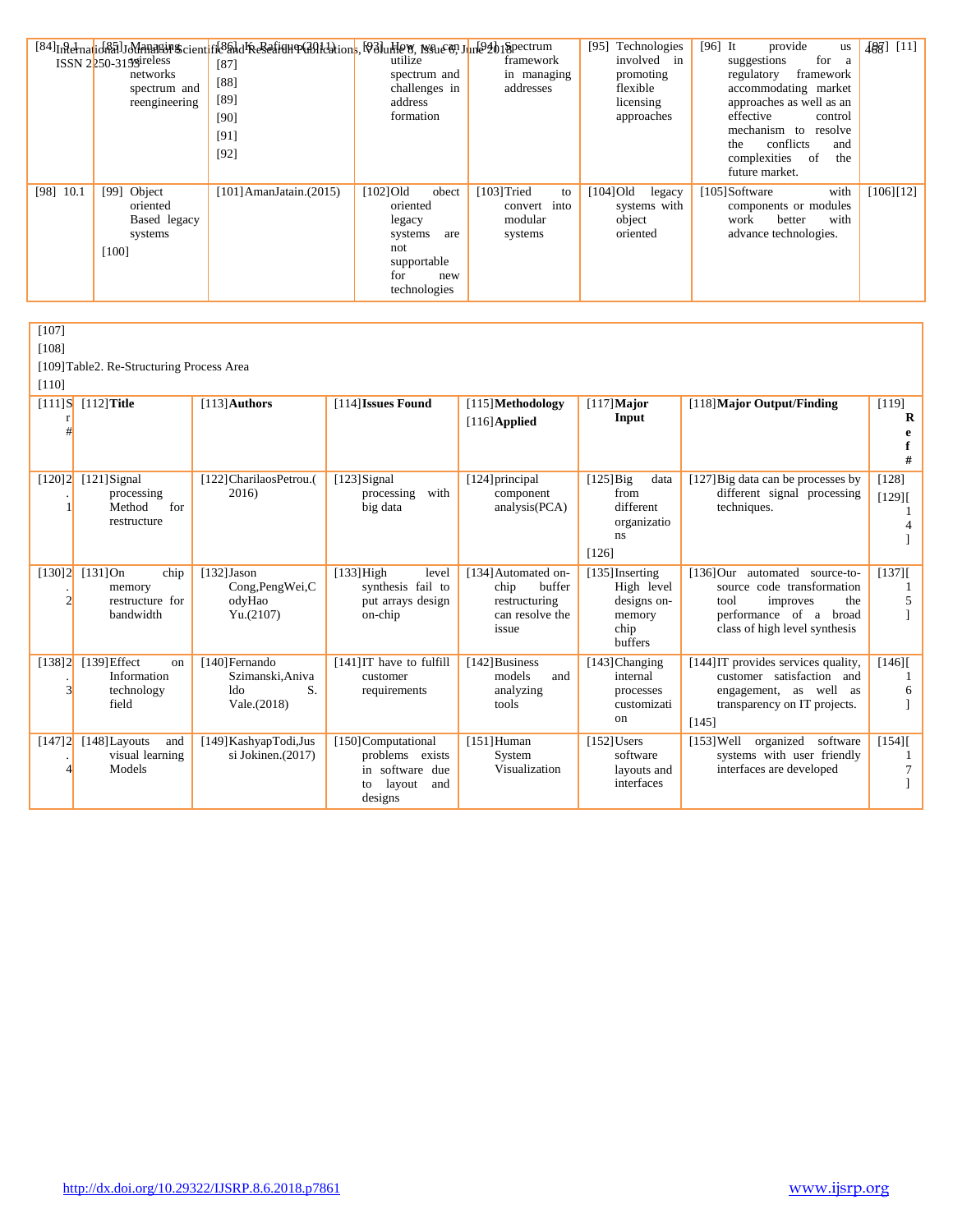|                      | ISSN 2250991955-<br>oriented                                                                         | [155]]RerhafiblBP38tt11fAPtBrsichHffZlahBPR&&then Publicatib58l Dvguthe \$PTS\$8866.JblH@J6fghesion<br>[158](2017) | in features and<br>advance                                                                                          | techniques are<br>used to rebuilt                                                                                                        | [161] Existing<br>software<br>systems                                     | [162] Welldesigned, organized, rest $\frac{1}{4}$ 6[163] [<br>ructured, new systems are<br>obtained after restructuring                  | 1<br>8                                        |
|----------------------|------------------------------------------------------------------------------------------------------|--------------------------------------------------------------------------------------------------------------------|---------------------------------------------------------------------------------------------------------------------|------------------------------------------------------------------------------------------------------------------------------------------|---------------------------------------------------------------------------|------------------------------------------------------------------------------------------------------------------------------------------|-----------------------------------------------|
|                      | software                                                                                             |                                                                                                                    | capabilities<br>,we<br>restructure<br>software                                                                      | the classes of<br>OOP<br>based<br>system                                                                                                 |                                                                           |                                                                                                                                          |                                               |
| 6                    | $[164]$ <sup>2</sup> [165] Automated<br>refactoring<br>approach<br>to<br>remove code<br>complexities | $[166]$ Nathan<br>ManeraMagalhãe<br>S.<br>$[167]$ $(2017)$                                                         | [168] Unnecessary<br>structural<br>complexity may<br>occur, in which a<br>program has a<br>cycloramic<br>complexity | [169] Identify<br>complexity,<br>restructuring<br>code<br>and<br>finding<br>flow<br>graphs                                               | [170] Software<br>source<br>code,<br>software<br>application<br>${\bf S}$ | [171] The approach is able to<br>unnecessary<br>support<br>cycloramic<br>complexity<br>remove                                            | $[172]$<br>1<br>9<br>1                        |
| 7                    | $[173]2$ [174] Replacing<br>code type with<br>state<br>and<br>subclasses                             | [175] Jyothi Vedurada.<br>[176](2017)                                                                              | [177] Large volume of<br>code<br>causes<br>complexities                                                             | [178] Replace<br>code<br>with<br>sub<br>classes                                                                                          | [179]Real time<br><b>JAVA</b><br>application<br>$\bf S$                   | [180] Restructured well designed<br>and user friendly system is<br>developed                                                             | $[181]$<br>2<br>0<br>1                        |
| 8                    | $[182]2$ [183] Issues<br>in<br>quality<br>of<br>code                                                 | [184] HiekeKeuning<br>[185](2017)                                                                                  | [186] Code quality is a<br>big issue in these<br>days                                                               | [187] Functions<br>clearity, expres<br>sions finding<br>demoularizatio<br>$\mathbf n$                                                    | $[188]$ Wrong<br>coded<br>programs<br>by students                         | [189] Clear and refactored with<br>clear quality programs are<br>obtained                                                                | $[190]$<br>2<br>$\mathbf{1}$                  |
| 9                    | $[191]2$ [192] Scientific apps<br>via<br>code<br>refactoring                                         | [193] Ana Rodriguez.<br>[194](2017)                                                                                | [195] Mobile rely on<br>batteries<br>and<br>APPS use much<br>battery                                                | [196] Code<br>refactoring<br>reduce power<br>consumption                                                                                 | [197] Mobile<br>apps with<br>old<br>interfaces                            | [198] Via code restructuring new<br>coded apps reduced the<br>power usage                                                                | $[199]$ [<br>2<br>$\sqrt{2}$<br>1             |
| $[201]1$<br>$\Omega$ | $[200]2$ $[202]$ Automated<br>code<br>refactoring<br>and reuse                                       | $[203]$ Didier<br>Rémy.(2017)                                                                                      | [204] Inductive<br>data<br>types<br>and<br>parametric<br>polymorphism<br>are two common<br>problems                 | [205] Inductive data-<br>types<br>and<br>parametric<br>polymorphism                                                                      | $[206]$ Old<br>systems<br>with<br>presence of<br>code<br>smells           | [207] By adding or dropping some<br>parts of codes then it is<br>possible to make automated<br>pointing system that can be<br>helpful in | $[208]$<br>2<br>3<br>1                        |
| $[209]2$<br>[210]1   | [211] Relationship<br>between<br>refactoring<br>and change                                           | $[212]$ Rocco<br>Oliveto. $(2017)$                                                                                 | $[213]$ New<br>features<br>introduction<br>in<br>any product lead<br>toward<br>refactoring                          | $[214]$ Fault<br>Repairing<br>Modification,<br>Feature<br>Introduction<br>Modification,<br>General<br>and<br>Maintenance<br>Modification | [215] Programs<br>with<br>inconsisten<br>and<br>t<br>pattern<br>mismatch  | [216] New features are introduced<br>with advance capabilities                                                                           | $[217]$<br>2<br>4                             |
| $[218]2$<br>[219]1   | $[220]$ Impact<br>of<br>refactoring on<br>code smell                                                 | $[221] \text{Diego}$<br>Cedrim.(2017)                                                                              | $[222]$ Smells<br>in<br>$\rm{a}$<br>program<br>represent<br>indications<br>οf<br>structural quality<br>problems     | [223] Analyzing 23<br>software<br>systems,%ages<br>of refactoring<br>factors<br>obtained                                                 | [224]23<br>different<br>software<br>systems                               | $[225]$ Some<br>Refactoring<br>time<br>leads to more smells in<br>code, instead of removing<br>existing once                             | $[226]$ [<br>$\sqrt{2}$<br>$\mathfrak s$<br>1 |
| $[227]2$<br>[228]1   | [229]Software<br>restructuring<br>model driven                                                       | [230] Dennis Dams.<br>[231] (2018)                                                                                 | [232] Software<br>available<br>for<br>restructuring<br>need<br>to<br>be<br>customized                               | $[233]$ COM<br>interfaces<br>analysis from<br>High-level<br>code model to<br>low-level                                                   | [234] Interfaces<br>of a large<br>industrial<br>software<br>component     | $[235]$ Method<br>of restructuring<br>obtained<br>called<br>model<br>driven                                                              | $[236]$<br>$\overline{2}$<br>6<br>1           |
| $[237]2$<br>[238]1   | [239] Restructuring<br>tool for java<br>software                                                     | [240]Danilo<br>Santos. $(2016)$                                                                                    | [241]Software need to<br>be restructured                                                                            | [242] Instead<br>of<br>classes, pakage<br>s are proposed                                                                                 | [243] JAVA<br>Software<br>old<br>versions                                 | [244] High coupling<br>and<br>less<br>cohesion<br>products<br>developed                                                                  | $[245]$<br>2<br>7<br>1                        |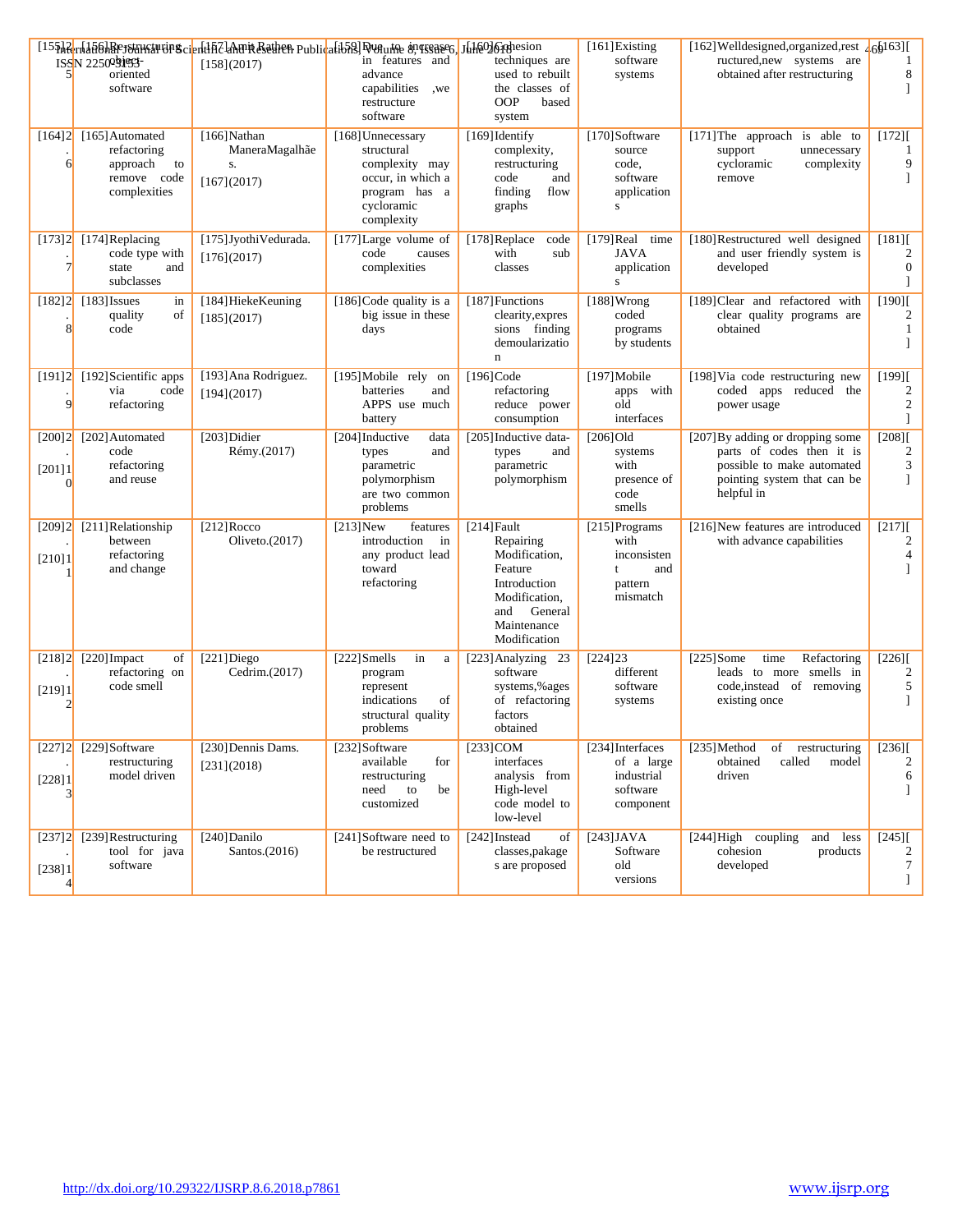[246]

# [247] Table3. Legacy software systems and reengineering

| [248]                    |                                                                                                                 |                                             |                                                                                                                         |                                                                                    |                                                                                                                                                             |                                                                                                                 |                                           |
|--------------------------|-----------------------------------------------------------------------------------------------------------------|---------------------------------------------|-------------------------------------------------------------------------------------------------------------------------|------------------------------------------------------------------------------------|-------------------------------------------------------------------------------------------------------------------------------------------------------------|-----------------------------------------------------------------------------------------------------------------|-------------------------------------------|
| $[249]$ S<br>#           | $[250]$ Title                                                                                                   | [251] Authors                               | $[252]$ Issues<br>Found                                                                                                 | [253] Methodolog<br>y<br>[254] Applied                                             | [255] Major Input                                                                                                                                           | $[256]$ Major<br><b>Output/Finding</b>                                                                          | [257]<br>R<br>ef<br>$\#$                  |
| [258]3                   | [259]Legacy<br>software<br>systems<br>reengineering<br>9                                                        | $[260]$ Stromasys. $(2016)$                 | [261]Old systems<br>are<br>not<br>capable<br>to<br>adopt<br>advance<br>technology                                       | $[262]$ Re-<br>engineering<br>techniques to<br>add<br>more<br>features             | $[263]$ Old<br>legacy<br>systems<br>hadwares/softw<br>ares                                                                                                  | $[264]$ New<br>products<br>obtained<br>with<br>advance features                                                 | [265][2]<br>9]                            |
| [266]3<br>$\mathfrak{D}$ | [267] Automatic<br>components<br>reengineering<br>legacy<br>in<br>systems                                       | $[268]$ James.J. Mulcahy. $(2017)$          | [269] When many<br>components<br>of<br>legacy<br>systems<br>, to<br>develop<br>$\rm{a}$<br>system cause<br>complexities | [270] adaptive<br>autonomic<br>interaction<br>managers<br>(AIMs)                   | [271] Legacy<br>software<br>of<br>many<br>components<br>based systems                                                                                       | [272] Reengineered<br>product<br>with<br>addition<br>of<br>several<br>old<br>systems obtained                   | [273][3<br>0 <sup>1</sup>                 |
| [274]3<br>$\overline{3}$ | [275] Managerial<br>dimensions<br><sub>on</sub><br>reengineering<br>process<br>[276]                            | [277] Anand Rajavat.<br>[278] (2014)        | $[279]1)$ Current<br>market<br>strategy,<br>2) product<br>competition,<br>3) operational<br>constraints                 | [280] Analyzing<br>existing<br>software<br>systems<br>to<br>develop<br>methodology | [281] Identification<br>and<br>development of<br>various metrics<br>and important<br>measures<br>to<br>measure effect<br>individual<br>of<br>risk component | [282]Risk factors like<br>cost and time for<br>reengineering<br>process improved                                | [283][3]<br>1]                            |
| [284]3                   | [285]Software<br>reengineering<br>supported by<br>database<br>reverse<br>engineering<br>w.r.t legacy<br>systems | [286] Stefan Strobl.<br>[287] (2009)        | [288] completely<br>migrating the<br>IS to an up-<br>to-date<br>and<br>homogeneou<br>s platform                         | [289]Database<br>reverse<br>engineering<br>of the system                           | [290] Tables<br>and<br>columns<br>of<br>legacy<br>databases                                                                                                 | [291]DRE<br>process<br>resulted in the<br>development of a<br>high-level<br>categorization of<br>the data model | $\overline{[292]}$ $\overline{[3]}$<br>2] |
| [293]3<br>$\overline{5}$ | $[294]$ Legacy<br>systems<br>reengineering<br>to<br>metaprogram<br>ming                                         | [295] Ankit B. Desai.(2106)                 | [296] MDD<br>is<br>subjective<br>area<br>and<br>need<br>to<br>the<br>redesign<br>architecture                           | [297] Architecture,<br>process, syste<br>m<br>reengineerin<br>g                    | [298]Old<br>legacy<br>software<br>systems models<br>of architectures                                                                                        | $[299]$ New<br>developed<br>with<br>systems<br>advance<br>architectures and<br>designs                          | [300][3]<br>31                            |
| [301]3<br>6              | [302] Refactoring<br>Cost<br>Estimation<br>(RCE) Model                                                          | [303] Paulo Eduardo Papotti.<br>[304](2012) | [305]Cost effects<br>on<br>refactoring                                                                                  | $[306]$ A model is<br>proposed<br>÷,<br><b>RCE</b>                                 | $[307]$ Old<br>legacy<br>with<br>system<br>effective<br>cost<br>unknown                                                                                     | [308] Model<br>driven<br>approach<br>proposed to find<br>cost                                                   | [309][3]<br>41                            |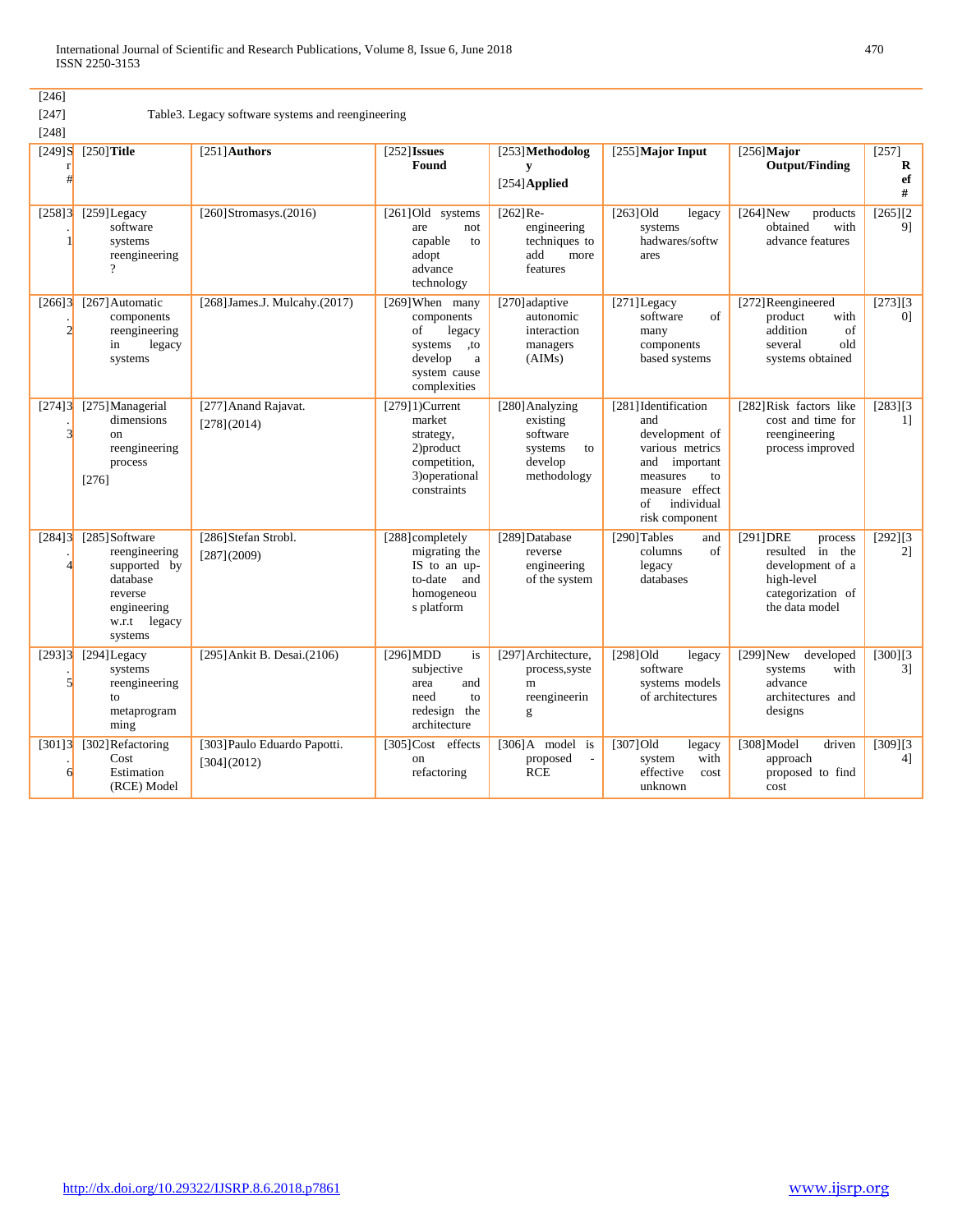|                  |                                                                                   | International Journal of Scientific and Research Publications, Volume 8, Issue 6, June 2018 |                                                                                                                     |                                                                                                                              |                                                                                     |                                                                                                                                                                                  | 471            |
|------------------|-----------------------------------------------------------------------------------|---------------------------------------------------------------------------------------------|---------------------------------------------------------------------------------------------------------------------|------------------------------------------------------------------------------------------------------------------------------|-------------------------------------------------------------------------------------|----------------------------------------------------------------------------------------------------------------------------------------------------------------------------------|----------------|
| 7                | [31095 N 345 9 Solt Mare]<br>architecture<br>for<br>power<br>market               | [312] Qing Zhao.(2003)                                                                      | $[313]$ electronic<br>commerce<br>solution<br>needed<br>for<br>deregulated<br>power<br>markets.                     | $[314]$<br>heterogeneou<br>software<br>S<br>architectural<br>style<br>is<br>designed for<br>Web-<br>the<br>based<br>software | [315] Heterogeneous<br>software with<br>legacy systems<br>architecture              | $[316]$ A<br>wrapping<br>technique<br>is<br>designed<br>to<br>transfer<br>the<br>legacy<br>energy-<br>management<br>system<br>(EMS)<br>modules<br>into<br>reusable<br>components | [317][3<br>5]  |
| [318]3<br>8      | [319] Reengineerin<br>risk<br>g<br>quantify<br>for<br>legacy system               | [320] Anand Rajavat. (2012)                                                                 | [321] Risk<br>in<br>legacy<br>systems<br>performance                                                                | [322] Comprehensi<br>ve model for<br>quality<br>assurance                                                                    | [323] Legacy systems<br>with<br>old<br>patterns                                     | $[324]$ Rish<br>management with<br>advance qualities                                                                                                                             | [325][3]<br>6] |
| 9                | [326] $3$ [327] Ways<br>of<br>evaluation in<br>legacy<br>systems                  | [328] Sayed Muqtada Hussain;<br>ShahidNazir Bhatti.(2017)                                   | [329]Old systems<br>called<br>are<br>legacy<br>systems                                                              | [330] Complicated<br>problems<br>removed                                                                                     | [331] Organizational<br>old<br>software<br>systems                                  | [332]Reengineered<br>systems<br>with<br>advance working                                                                                                                          | [333][3]<br>7] |
| [334]3<br>[335]1 | [336]Software<br>reengineering<br>DSP-<br>for<br>based systems<br>on a chip       | [337] ZdravkoPanjkov; Mihajlo<br>Katona;<br>[338](2012)                                     | [339] An increased<br>complexity<br>of<br>modern<br>computer<br>based<br>systems                                    | $[340]$ It<br>is<br>accompanied<br>by advanced<br>software<br>architectures<br>embedded                                      | $[341]$ DSP<br>based<br>system on<br>a<br>chip, including<br>system<br>verification | $[342]$ The<br>critical<br>reengineering<br>decisions<br>are<br>elaborated<br>with<br>given results and<br>lessons<br>learned<br>during<br>project<br>implementation.            | [343][3<br>8]  |
| [344]3<br>[345]1 | [346] Requirements<br>reconciling<br>via<br>reengineering                         | [347] Jianchu<br>Huang;<br>Hongji<br>Yang;<br>[348] (2011)                                  | [349]Software<br>requirements<br>and<br>implementati<br>on are not<br>always<br>reconciled                          | [350]a<br>context-<br>aware<br>requirements<br>elicitation<br>approach to<br>reconcile the<br>gap is used                    | [351] Open-source<br>location-aware<br>legacy system                                | [352]Gap<br>between<br>implementation<br>and requirements<br>elicitation<br>removed                                                                                              | [353][3]<br>9] |
| [354]3<br>[355]1 | $[356]$ Legacy<br>escaping<br>safety<br>in<br>critical<br>embedded<br>system      | [357] Michael<br>Stilkerich; Jens<br>Schedel;<br>[358](2011)                                | [359] Java have not<br>yet<br>found<br>their<br>way<br>into<br>the<br>domain<br>of<br>deeply<br>embedded<br>systems | [360] an approach<br>that allows to<br>combine<br>legacy<br>software<br>components                                           | $[361]$ Java<br>based<br>legacy systems                                             | [362] The cost of this<br>mixed-mode<br>operation is on<br>the same scale as<br>the<br>pure<br>operation                                                                         | [363][4]<br>0] |
| [364]3<br>[365]1 | [366] Reengineerin<br>of<br>g<br>enterprise<br>software for<br>cloud<br>computing | [367] Hong Zhou; Hongji Yang;<br>[368](2010)                                                | [369] Enterprise<br>software<br>management<br>is a problem<br>in real time<br>systems                               | [370]Cloud<br>computing<br>tried<br>to<br>follow up for<br>reengineerin<br>g                                                 | [371] Old<br>legacy<br>enterprise level<br>system                                   | [372] Advance<br>software systems<br>with<br>cloud<br>computing<br>concepts                                                                                                      | [373][4]<br>11 |
| [375]1           | $[374]3$ $[376]1$ T<br>Infrastructure<br>Reengineerin<br>g                        | [377] Luis Ferreira da Silva;<br>Fernando Brito e Abreu.<br>[378](2010)                     | [379]Poor<br>IT<br>infrastructure<br>leads<br>to<br>issues<br>in<br>software                                        | [380] IT<br>infrastructure<br>improvement<br>and<br>reengineerin<br>g approaches                                             | [381] Old<br>systems<br>with old system                                             | [382] New<br>advance<br>featured product<br>with<br>latest<br>infrastructure                                                                                                     | [383][4]<br>2] |

| [384]                   |                                               |                    |                  |               |                            |         |
|-------------------------|-----------------------------------------------|--------------------|------------------|---------------|----------------------------|---------|
| [385]                   |                                               |                    |                  |               |                            |         |
| $[386]$                 | Table 4. Software Reverse Engineering Process |                    |                  |               |                            |         |
| [387]                   |                                               |                    |                  |               |                            |         |
| $[388]$ S $[389]$ Title | $[390]$ Authors                               | [391] Issues Found | [392]Methodology | $[394]$ Major | [395] Major Output/Finding | $[396]$ |
|                         |                                               |                    | $[393]$ Applied  | Input         |                            | R       |
| #                       |                                               |                    |                  |               |                            | e       |
|                         |                                               |                    |                  |               |                            | ₽       |
|                         |                                               |                    |                  |               |                            | #       |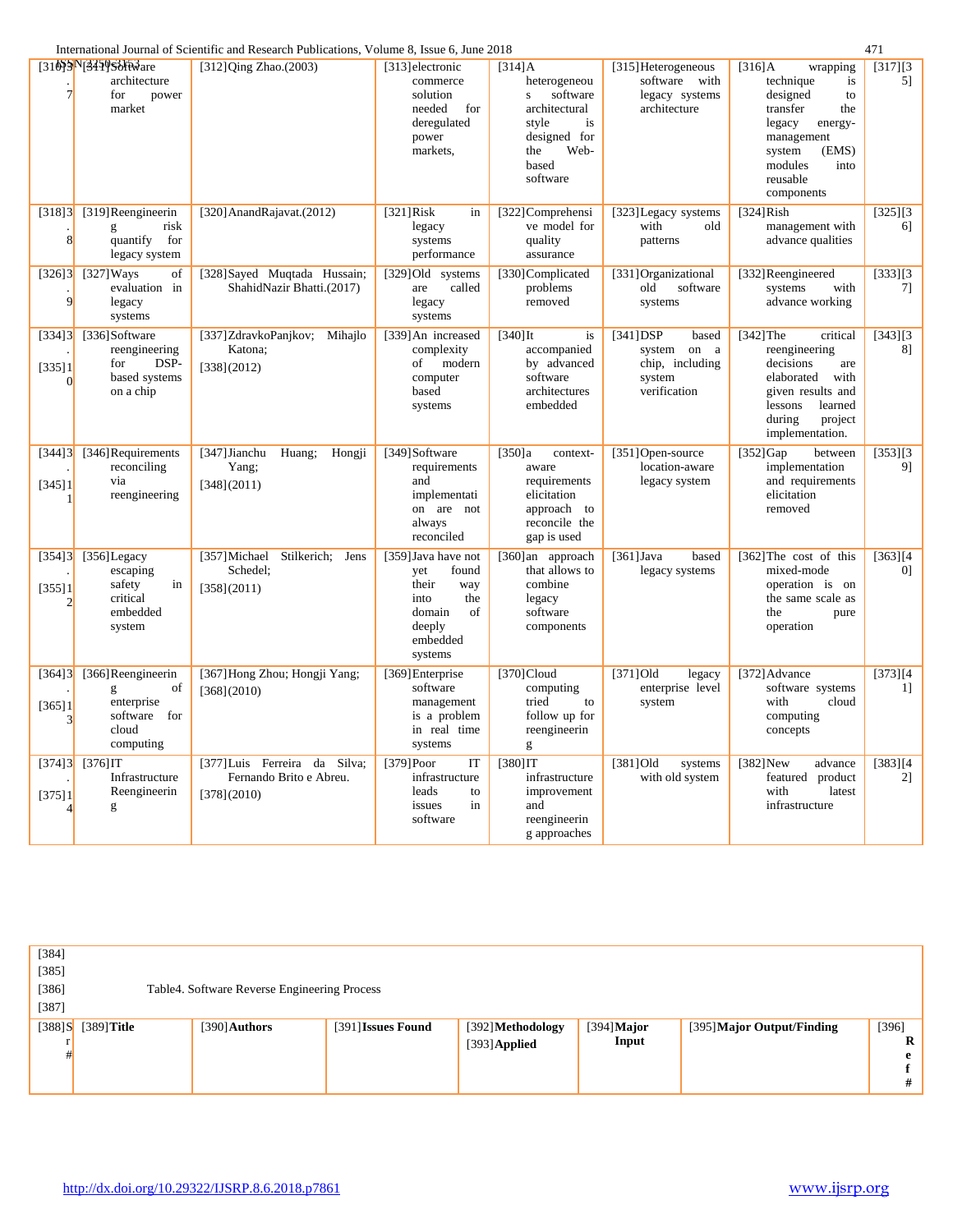| [397]4      | [398] Reverse<br>engineering<br>and<br>open<br>source<br>software         | [399] Taher<br>Ahmed<br>Ghaleb.<br>[400](2016)                    | [401] Structures<br>of<br>source<br>open<br>software need to<br>reverse engineer                                                          | [402] Static analysis<br>of source code<br>dynamic<br>and<br>analysis<br>of<br>program           | $[403]$ Open<br>Source<br>software                                                                    | [404] For reverse<br>engineering<br>good approach obtained                                                    | [405]<br>[406]<br>4<br>5<br>1                    |
|-------------|---------------------------------------------------------------------------|-------------------------------------------------------------------|-------------------------------------------------------------------------------------------------------------------------------------------|--------------------------------------------------------------------------------------------------|-------------------------------------------------------------------------------------------------------|---------------------------------------------------------------------------------------------------------------|--------------------------------------------------|
| [407]4<br>2 | [408]Software<br>for<br>IC<br>Reverse<br>Engineering                      | [409] Gyungtae<br>Kim;<br>Ming Ma.<br>[410](2018)                 | [411]CAD Tools for<br>IC<br>reverse<br>engineering                                                                                        | [412] Reverse<br>engineering<br>process,<br>Big<br>Image<br>acceleration<br>algorithm            | [413] Integrated<br>circuit(IC)                                                                       | [414]RE<br>with<br>the<br>self-<br>manufactured ROIC chip                                                     | [415]<br>4<br>6                                  |
| [416]4      | [417] Conventional<br>Software<br>Reverse<br>Engineering                  | [418] Alexander<br>Bergmayr; Hugo<br>Bruneliere:.<br>[419] (2016) | [420] Semantic<br>Web<br>Enabled<br>Software<br>Engineering                                                                               | [421] Framework to<br>solve semantic<br>web problem                                              | [422] Integration<br>among<br>research<br>semantic<br>web<br>technolog<br>ies                         | [423] Implementation of semantic<br>enable<br>web<br>new<br>technologies                                      | $[424]$ [<br>4<br>7<br>1                         |
| [425]4<br>4 | [426] Trace analyzer<br>for real time<br>software                         | $[427]$ M P S Bhatia;<br>Akshi Kumar;.<br>[428] (2016)            | [429] The process of<br>creating models<br>of<br>existing<br>system<br>components<br>is<br>difficult<br>often<br>and<br>time<br>consuming | [430] CoreTAna,<br>a<br>novel tool that<br>derives<br>an<br><b>AUTOSAR</b><br>compliant<br>model | [431] legacy<br>code has to<br>be re-used<br><b>or</b><br>informatio<br>$\mathbf n$<br>$[432]$ re-use | [433] CoreTAna's current features<br>and discusses its benefits for<br>reverse engineering                    | $[434]$ [<br>4<br>8<br>1                         |
| [435]4<br>5 | [436] Process<br>mining event<br>log analysis<br>[437]                    | [438] Andreas<br>Sailer;<br>Michael<br>Deubzer;<br>[439] (2016)   | [440] Process mining.<br>Implementations,<br>documentation,<br>and a screen-cast                                                          | [441] Event<br>log<br>analysis<br>and<br>process<br>mining<br>concepts                           | $[442]$ The<br>behavior of<br>a (legacy)<br>software<br>system                                        | [443] Present the<br>State<br>chart<br>Workbench                                                              | $[444]$ [<br>4<br>9                              |
| [445]4<br>6 | [446] Hierarchical<br>analysis<br>recursion<br>modeling<br>[447]          | [448] MaikelLeemans.<br>[449](2018)                               | [450] The work can be<br>positioned<br>in-<br>between reverse<br>engineering and<br>process mining                                        | [451] Recursion<br>aware process<br>model<br>discovery<br>technique                              | $[452]$ A<br>novel<br>hierarchy<br>and<br>recursion<br>extension<br>the<br>to<br>process<br>tree      | [453] Event logs demonstrate the<br>feasibility and usefulness                                                | [454]<br>5<br>$\mathbf{0}$<br>1                  |
| [455]4<br>7 | [456] Hierarchical<br>analysis<br>recursion<br>modeling                   | [457] MaikelLeemans<br>[458] (2018)                               | [459]                                                                                                                                     | [460]                                                                                            | [461]                                                                                                 | [462]                                                                                                         | $[463]$ [<br>5<br>1                              |
| [464]4<br>8 | [465] Sentimantics<br>programming<br>languages and<br>software<br>support | [466] William<br>Steingartner.<br>[467] (2017)                    | [468] Programming<br>language need to<br>support semantic<br>software systems                                                             | [469] Packages<br>modules<br>prepared<br>for<br>programming<br>language                          | [470] Software<br>and<br>semantic<br>programmi<br>ng<br>language                                      | [471] Extended software packages<br>for semantic programming                                                  | $[472]$ [<br>5<br>$\mathfrak{2}$<br>$\mathbf{I}$ |
| 9           | $[473]4$ [474] Software<br>clustering hill<br>climbing                    | [475] Masoud Kargar.<br>[476](2017)                               | [477]Software need to<br>be clustered for<br>quality                                                                                      | [478] Hill climbing<br>mechanism<br>used                                                         | [479] Extracting<br>the<br>Call<br>Dependenc<br>y Graph<br>(CDG)<br>from<br>the<br>source<br>code     | [480] Software Clustering helps<br>the software engineer to<br>clustering the large-scale<br>software systems | $[481]$<br>5<br>$\mathbf{3}$<br>1                |

|        | $[482]4$ $[484] \text{Code}$ | $[485]$ Asish<br>Kumar | $[487]$ Re-engineer the | $[488]$ Code    | $[489]$ Dis- | [490] Ouantify<br>the<br>degree<br>-of | [491] |
|--------|------------------------------|------------------------|-------------------------|-----------------|--------------|----------------------------------------|-------|
|        | obfuscation                  | Dalai.                 | leads to<br>code        | obfuscation     | assembling   | obfuscation, stealth of the            |       |
| [483]1 | Reverse<br>and               | [486](2017)            | software piracy         | technique       | the          | code                                   |       |
|        | Engineering                  |                        |                         |                 | executable   |                                        |       |
|        |                              |                        |                         |                 | tο           |                                        |       |
|        |                              |                        |                         |                 | recover the  |                                        |       |
|        |                              |                        |                         |                 | source       |                                        |       |
|        |                              |                        |                         |                 | code/assem   |                                        |       |
|        |                              |                        |                         |                 | bly code     |                                        |       |
| [492]4 | [494] Software code          | [495] Anshul Rani.     | [497] Software          | [498] Efficient | $[499]$ Low  | [500] Initial version of project can   | [501] |
|        | smell<br>and                 | [496](2017)            | versioning ,poor        | refactoring     | quality      | reference<br>used<br>as<br>he          |       |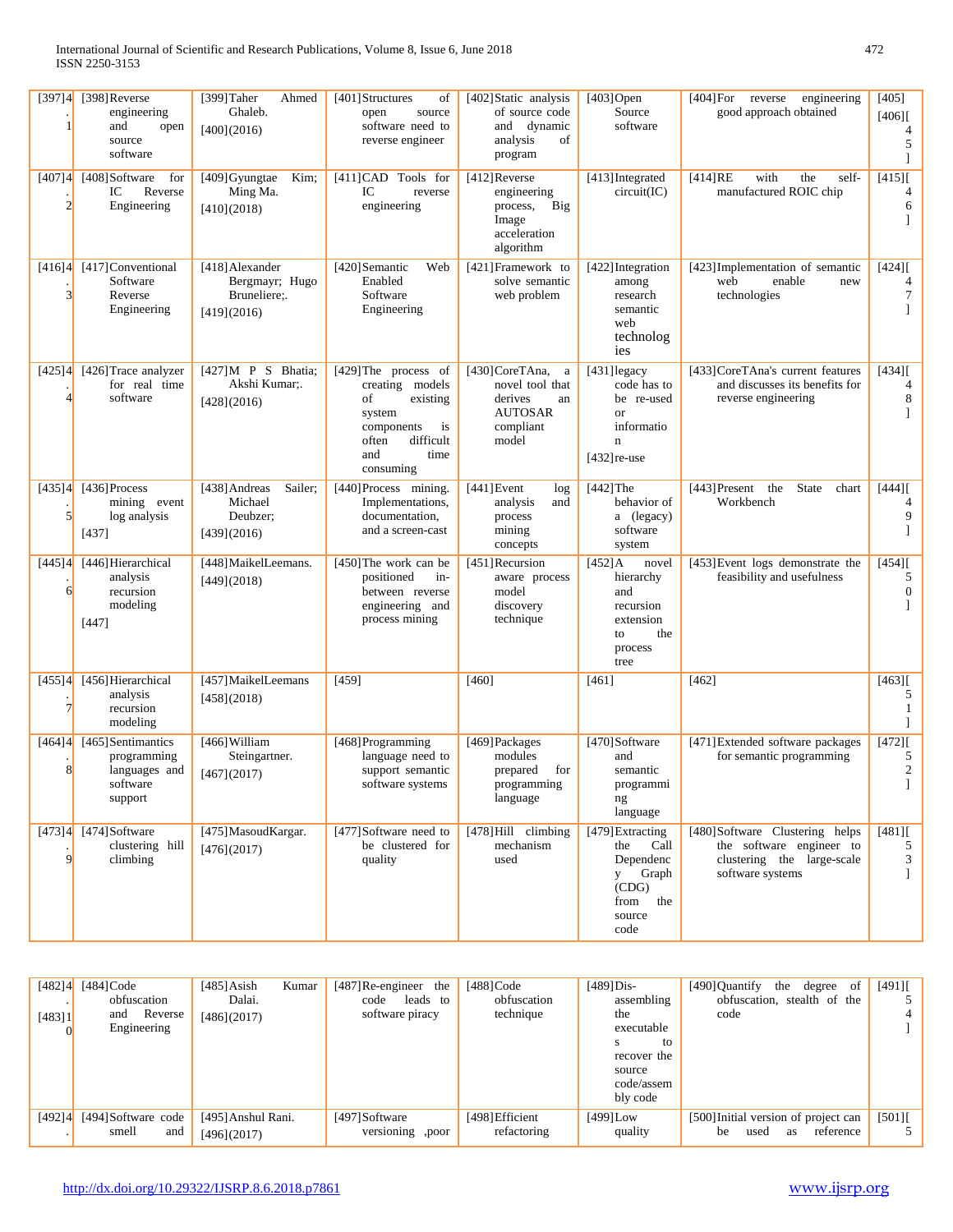| [493]1                 | multiple<br>versions                                                             |                                                        | design                                                                                                                                             | strategies                                                                                                                  | software<br>with<br>bad<br>designs                                                                                                         | architecture for purpose of<br>reverse Engineering                                                                                                                              | 5                      |
|------------------------|----------------------------------------------------------------------------------|--------------------------------------------------------|----------------------------------------------------------------------------------------------------------------------------------------------------|-----------------------------------------------------------------------------------------------------------------------------|--------------------------------------------------------------------------------------------------------------------------------------------|---------------------------------------------------------------------------------------------------------------------------------------------------------------------------------|------------------------|
| [502]4<br>[503]1       | $[504]$ Fuzzy<br>framework for<br>network<br>reverse<br>engineering<br>[505]     | [506] Bernhards Blumb<br>ergs.<br>[507] (2017)         | [508] File and protocol<br>fuzzing                                                                                                                 | $[509]$ A<br>bit-aware<br>fuzzing<br>framework                                                                              | $[510]$ Secure<br>software<br>developme<br>life-<br>nt<br>cycle                                                                            | [511] A systematic approach is<br>proposed and tool prototype<br>developed for the cyber red<br>teaming purposes                                                                | $[512]$ [<br>5<br>6    |
| [513]4<br>[514]1<br>31 | [515]Reverse<br>engineering<br>awareness<br>[516]                                | [517] Ana Maria<br>da<br>Mota Moura.<br>[518](2017)    | [519]Software<br>changes, it may<br>become<br>more<br>difficult<br>to<br>under-stand.<br>to<br>be changed<br>and<br>harder<br>to<br>be<br>reusable | [520] Requirements<br>as soft-goal in<br>a goal-oriented<br>model                                                           | [521] Changes in<br>user<br>requiremen<br>t and old<br>legacy<br>software                                                                  | [522] Goal model provide a high-<br>level description of both the<br>adaptation logic as well as<br>the application logic                                                       | $[523]$<br>5<br>$\tau$ |
| [524]4<br>[525]1       | [526] Using abstract<br>syntax<br>tree<br>Source code to<br>sequence<br>diagram  | [527] EsaFauzi;<br>BayuHendradjay<br>a:<br>[528](2016) | $[529]$ From<br>source<br>code to reverse<br>engineering<br>process was need                                                                       | [530] AST(Abstract<br>syntax<br>tree)that<br>convert source<br>code<br>to<br>structure                                      | [531] Source<br>code from<br>the<br>software<br>based<br>systems                                                                           | [532] Sequence diagram structure<br>and reverse<br>engineering<br>throughput                                                                                                    | [533]<br>5<br>$\,8\,$  |
| [534]4<br>[535]1       | [536] Using reverse<br>engineering<br>and<br>rapid<br>prototyping<br>for patient | [537] RafalKudelski; P<br>iotr Dudek;<br>[538](2017)   | [539] Reverse<br>engineering<br>methods<br>are<br>combined<br>with<br>rapid prototyping<br>to create patient-<br>specific orthoses                 | [540]3D digitizing,<br>reverse<br>engineering<br>and polygonal-<br>surface<br>software, SLS<br>RP<br>3D<br>and<br>printing. | [541] Reverse<br>engineerin<br>g methods<br>are<br>combined<br>with rapid<br>prototypin<br>g to create<br>patient-<br>specific<br>orthoses | describes<br>[542] The article<br>the<br>of<br>utilization<br>rapid<br>$(RP)$ ,<br>3D<br>prototyping<br>scanning and software tools<br>for the<br>orthosis<br>design<br>process | [543]<br>.5<br>9       |

| [544]<br>[545]<br>[546]<br>[547] | Table 5. Software Forward Engineering Process                    |                                                         |                                                 |                                                                      |                                          |                                                                               |                    |  |  |  |
|----------------------------------|------------------------------------------------------------------|---------------------------------------------------------|-------------------------------------------------|----------------------------------------------------------------------|------------------------------------------|-------------------------------------------------------------------------------|--------------------|--|--|--|
| $[548]$ S                        | $[549]$ Title                                                    | [550] Authors                                           | [551] Issues Found                              | [552] Methodology<br>$[553]$ Applied                                 | $[554]$ Major<br>Input                   | [555] Major Output/Finding                                                    | $[556]$<br>R<br>#  |  |  |  |
| [557]4<br>[558]1                 | [559]Data<br>Mining<br>Software<br>for<br>Engineering<br>Process | [560]Grant<br>Williams; Anas<br>Mahmoud:<br>[561](2017) | [562]Data Mining for<br>software<br>engineering | Mining<br>[563] Data<br>software<br>and<br>development<br>approaches | [564] Data of old<br>software<br>systems | [565] Normalized<br>obtained<br>data<br>for<br>engineering<br>new<br>software | $[566]$<br>$[567]$ |  |  |  |
| [568]4                           | $[570]$ Tool<br>for<br>requirements                              | [571]V.<br>Madhan; V.<br>G.<br>Κ.                       | [572]Software<br>Engineering                    | [573] Software<br>Engineering                                        | [574] Extracting<br>requiremen           | <b>SEP</b><br>$[575]$ Well<br>organized<br>software<br>approach<br>and        | $[576]$<br>6       |  |  |  |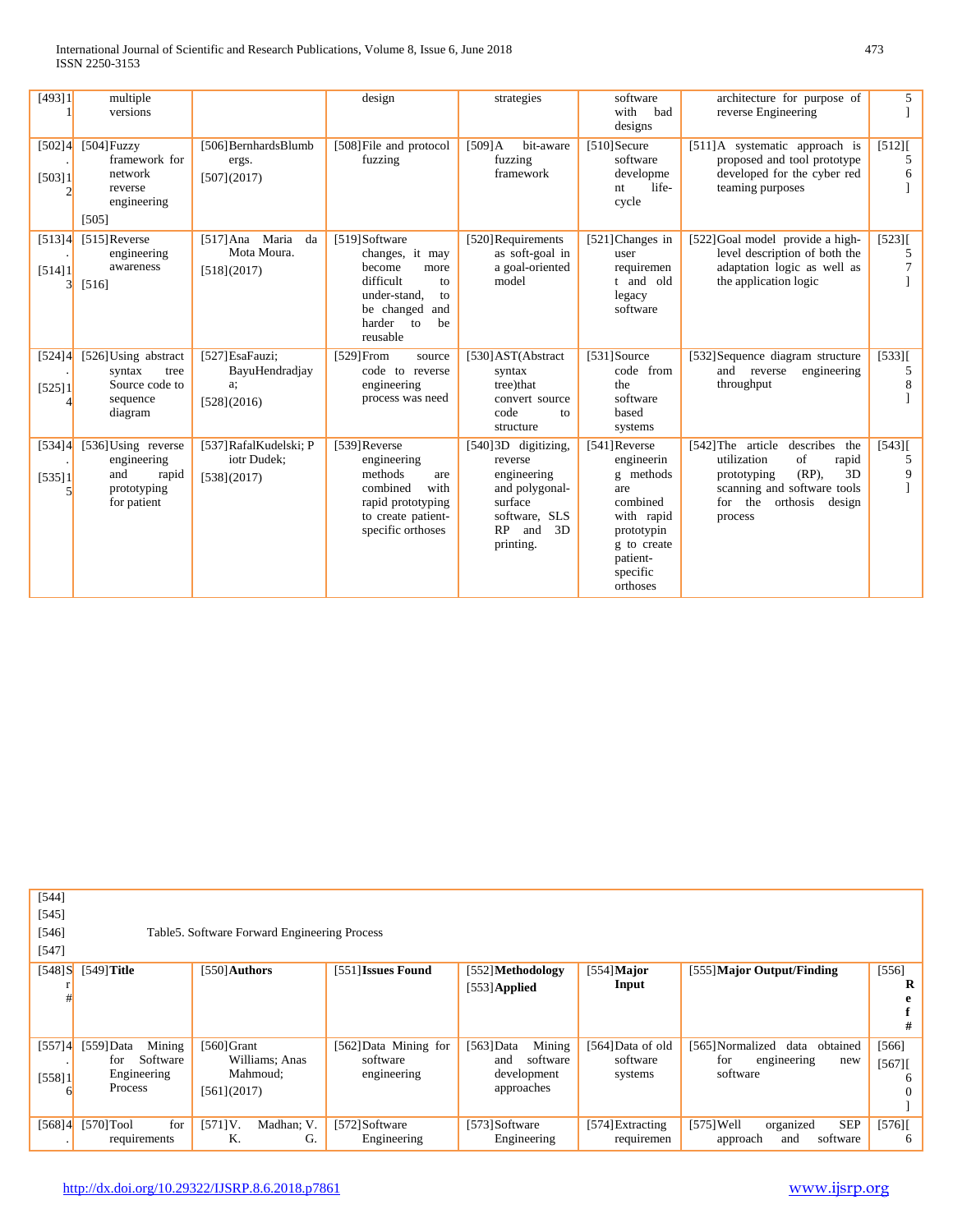| [569]1           | formalizing<br><b>SEP</b>                                                                                   | Kalaiselvi; Donal<br>d J. P; $(2017)$                                            | process need a<br>Tool                                                 | process<br>and<br>latest tools                                      | from<br>customer                                                   | systems                                                                           |                                      |
|------------------|-------------------------------------------------------------------------------------------------------------|----------------------------------------------------------------------------------|------------------------------------------------------------------------|---------------------------------------------------------------------|--------------------------------------------------------------------|-----------------------------------------------------------------------------------|--------------------------------------|
| [577]4<br>[578]1 | [579]CSEPM.Conti<br><b>SEP</b><br>nues<br>Meta Model                                                        | [580]Stephan<br>Krusche; Bernd<br>Bruegge. $(2017)$                              | <b>[581]SEP</b><br>need<br>improvement for<br>quality                  | [582] Model driven<br>approach for<br>development                   | [583] Software<br>systems<br>and model                             | [584] SEP<br>model<br>from<br>meta<br>models approaches                           | $[585]$<br>$\mathfrak{2}$            |
| [586]4<br>[587]1 | [588] Project<br>management<br>and<br>requirement<br>Engineering                                            | [589]Muhammad<br>Shafiq; Qinghua<br>Zhang.(2017)                                 | [590] Unbalanced<br>requirements<br>invalid<br>have<br>quality points  | [591] Project<br>management<br>methodologies                        | $[592]$ Large<br>organizatio<br>nal<br>projects<br>[593]           | [594] Projects handling from old<br>systems requirements                          | [595]<br>6<br>3                      |
| [596]4<br>[597]2 | [598]Text<br>mining<br>and<br>knowledge<br>generation                                                       | [599]Rogelio Valdez-<br>Almada; Oscar<br>Rodriguez-<br>М.<br>Elias.(2017)        | [600] How text mining<br>generate<br>knowledge                         | Mining<br>[601] Data<br>and extracting<br>knowledge                 | [602]Data<br>gathered<br>from<br>different<br>systems              | [603] From dta getting knowledge<br>for software systems                          | [604]<br>6<br>4                      |
| [605]4<br>[606]2 | $[607]$ Systems<br>and<br>software<br>engineering,<br>measurement<br>process.<br>[608]                      | [609]ISO/IEC/IEEE<br>15939.(2017)                                                | [610] Engineering<br>measurements<br>are not possible<br>without SEP   | [611] Engineering<br>and<br>control<br>management<br>approaches     | [612]Software<br>product<br>and<br>customer<br>needs               | $[613]$ An<br>organized<br>process<br><b>SEP</b><br>obtained<br>for<br>management | [614]<br>6<br>5<br>$\mathbf{1}$      |
| [615]4<br>[616]2 | [617]Software<br>Engineering<br>Life<br>Cycle<br>Processes<br>Risk<br>Management.                           | $[618]$ IEEE<br>P16085/CD,<br>[619] (2018)                                       | [620]Software<br>development risk<br>is big issue in<br>large projects | [621] Risk<br>factor<br>management<br>and Software<br>process cycle | $[622]$ From<br>customer<br>requiremen<br>t following<br>a process | risks of cost,<br>[623] Managing<br>and availability<br>possibility<br>of product | $[624]$<br>6<br>6                    |
| [626]2           | [625]4 <sup>[627]</sup> Big<br>Data<br>Analysis<br>for<br>software<br>engineering<br>application<br>process | $[628]$ Jameela<br>$Al-$<br>Jaroodi; Br<br>andon<br>Hollein.<br>$[629]$ $(2017)$ | [630]SEP and big data<br>analysis led to<br>complexities               | [631] Analytical<br>tools for big<br>data<br>management             | [632] Gathering<br>data from<br>different<br>software<br>systems   | [633] Adopting<br>softare<br>process<br>with proposed throughput<br>analysis      | [634]<br>6<br>$\tau$<br>$\mathbf{1}$ |
| [635]4<br>[636]2 | [637]Global<br>Software<br>product<br>engineering<br>approach                                               | [638] Bhaskarjyo<br>ti Das;<br>[639] (2017)                                      | [640]Software<br>engineering<br>approaches<br>and<br>global impact     | [641]Software<br>Engineering<br>methods and<br>worldwide<br>methods | $[642]$ Input<br>οf<br>customer<br>data                            | [643] Engineering product with<br>developed features                              | [644]<br>6<br>8                      |

|             | $[645]4$ [647] Model for RE | $[648]$ Hamza<br>Hussein | [651] Requirements     | [652] Requirement | $[653]$ Requireme | [654] Validity<br>οf<br>tests | [655] |
|-------------|-----------------------------|--------------------------|------------------------|-------------------|-------------------|-------------------------------|-------|
|             | in Big Data                 | Altarturi; Keng-         | engineering            | engineering       | nts               | requirements gathered from    | 6     |
| [646]2      |                             | Yap Ng.                  | process need to        | approaches        | engineerin        | big data                      |       |
|             |                             | [649] (2017)             | valid<br>follow        | and Big data      | from              |                               |       |
|             |                             | [650]                    | steps                  | process model     | software          |                               |       |
|             | $[656]4$ [658] Process      | $[659]$ Paul Ralph;      | [661] Theories effects | $[662]$ Process   | [663] Software    | [664] Taxonomies<br>based     | [665] |
|             | Theories and                | [660](2018)              | on taxonomies of       | management        | process           | developed Environment         |       |
| [657]2<br>6 | Taxonomies in               |                          | software               | the<br>prom       | steps             |                               |       |
|             | Software                    |                          |                        | different         |                   |                               |       |
|             | Engineering                 |                          |                        | theories          |                   |                               |       |

[666] [667] [668] Table6. Software Quality Assurance(SQA) Process [669]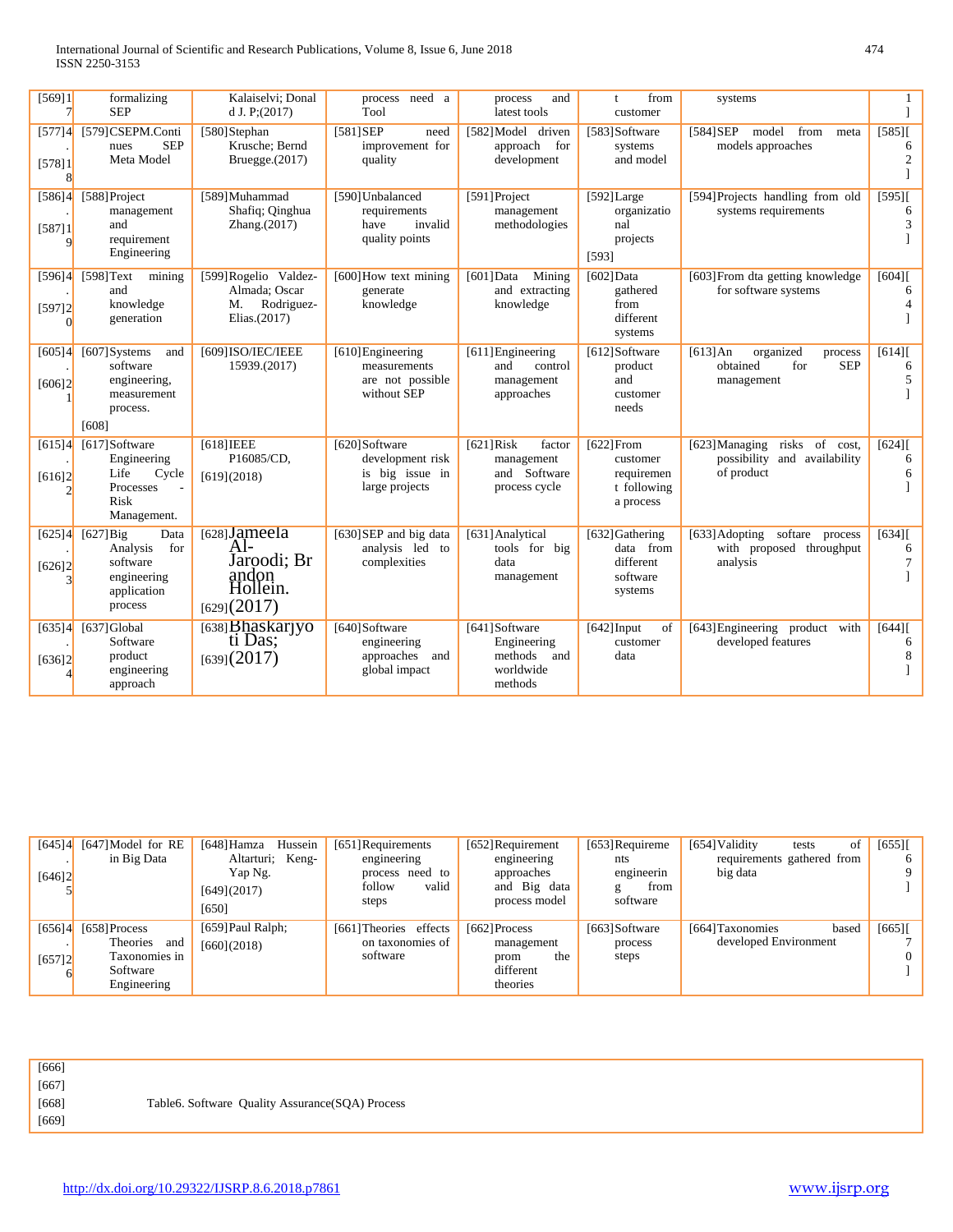| $[670]$ S                | $[671]$ Title                                                             | [672] Authors                                                                          | [673] Issues Found                                             | [674] Methodology<br>$[675]$ Applied                                          | [676] Major<br>Input                                          | [677] Major Output/Finding                                                                                      | [678]<br>R<br>e<br>#                 |
|--------------------------|---------------------------------------------------------------------------|----------------------------------------------------------------------------------------|----------------------------------------------------------------|-------------------------------------------------------------------------------|---------------------------------------------------------------|-----------------------------------------------------------------------------------------------------------------|--------------------------------------|
| [679]5                   | [680] Quality<br>Measurement<br>object<br>an<br>oriented<br>Approach      | [681] IwanBinanto; Ha<br>Leslie<br>rco<br>Spits<br>Hendric<br>Warnars.<br>[682] (2018) | [683] Quality<br>management is a<br>problem                    | [684] CK Matrices                                                             | $[685]$ Old<br>versions of<br>software<br>systems             | [686] object-oriented<br>software<br>quality<br>measurement<br>techniques                                       | [687]<br>$[688]$ [<br>$\mathfrak{2}$ |
| [689]5<br>$\overline{2}$ | [690] Requirement<br>Specification<br>to quality                          | Waqas<br>$[691] S$ yed<br>Ali; QaziArbab<br>Ahmed.(2018)                               | [692] SRS<br>did<br>not<br>fulfill the quality<br>requirements | [693] Parsing<br>Requirements(<br>PR), Mapping<br>Req<br>[694]                | [695] SRS Based<br>systems                                    | product with Total<br>[696]New<br>quality management(TQM)<br>[697] With advance methods                         | [698]<br>$\mathfrak{2}$              |
| [699]5                   | [700]Design<br>patterns<br>impact<br><sub>on</sub><br>software<br>quality | [701] FoutseKhomh;<br>Yann-<br>GaëlGuéhéneuc.<br>[702] (2018)                          | [703]Software proper<br>design is an issue<br>for development  | [704] Pttern<br>matching<br>and<br>modular<br>techniques                      | $[705]$ Old<br>patterns<br>software<br>systems                | [706] Impact of patterns on high<br>level programming from<br>base to end                                       | $[707]$ [                            |
| $[708]5$                 | [709]Software<br>Quality<br>in<br>analysis<br>practice                    | [710] ElmarJuergens.<br>[711](2018)                                                    | [712] Problematic code<br>quality leads to<br>failure          | [713] Quality<br>built<br>analyses<br>this<br>upon<br>community's<br>research | [714] Code<br>smells<br>in<br>software<br>used<br>as<br>input | [715] With<br>the better in code<br>quality with reengineering<br>mechanism can<br>lead to<br>quality attribute | $[716]$<br>5                         |
| [717]5                   | [718]Methodology<br>SQ<br>for<br>improvement                              | [719] Muhammad<br>Azeem<br>Akbar; Jun<br>Sang.(2018)                                   | [720] Customer<br>satisfaction is a<br>big issue               | [721] AZ-Model<br>driven<br>is<br>approach<br>used                            | [722] Already<br>existing<br>software<br>cycle                | $[723]$ New<br>software<br>cycle<br>with<br>proposed<br>advance<br>features                                     | [724]<br>6                           |
| [725]                    | [726]Design<br>patterns<br>and<br>Quality<br>Assurances                   | [727] Muhammad<br>Noman Riaz.<br>[728] (2018)                                          | [729] Invalid<br>approaches<br>for<br>designing<br>mechanisms  | [730] Validity<br>tests<br>of<br>design<br>patterns<br>w.r.t<br>Quality       | [731] Previous<br>pattern<br>software                         | [732] Four main quality attributes<br>involved<br>in<br>quality<br>assurence                                    | [733]<br>7                           |

| [734]5            | [735] Deploying<br>Software<br>Analytics<br>in<br>Multinational<br>Organization | [736] Vinay Augustine;<br>John Hudepohl.<br>[737] (2018)    | [738]Software<br>deployment is a<br>problem in these<br>days            | [739] Deployment<br>methodology<br>with<br>validity<br>tests           | [740] Software<br>systems<br>with<br>deployed<br>systems | [741] Multinational organizations<br>validity<br>adopt<br>need<br>to<br>approaches<br>deploy<br>to<br>software | [742]   |
|-------------------|---------------------------------------------------------------------------------|-------------------------------------------------------------|-------------------------------------------------------------------------|------------------------------------------------------------------------|----------------------------------------------------------|----------------------------------------------------------------------------------------------------------------|---------|
| [743]5            | [744]Object<br>oriented code<br>refactoring<br>and quality                      | [745]Jehad Al Dallal;<br>Anas Abdin.<br>[746] (2018)        | [747] Internal<br>and<br>external<br>attributes need to<br>be improved  | $[748] \text{Code}$<br>restructuring<br>and<br>refactoring<br>scenario | [749]76 relevant<br>studies<br>discussed                 | [750] Sometime<br>refactoring<br>scenarios leave some draw<br>backs on quality                                 | $[751]$ |
| [752]             | [753] Improve from<br>source<br>open<br><b>SPM</b><br>[754]                     | Jagtiani:<br>$[755]$ John<br>Christian Bach.<br>[756](2018) | $[757]$ Open<br>source<br>software need to<br>well<br>be<br>organized   | [758] Software<br>project<br>management<br>techniques                  | $[759]$ Open<br>source<br>software<br>systems            | [760] It is expected that these<br>tangible research outcomes<br>would be of keen interest to<br>practitioners | [761]   |
| $[762]$<br>[763]1 | [764] Software<br>repository<br>code<br>mining                                  | [766] Robert Chatley;<br>Lawrence Jones.<br>[767] (2018)    | $[768] \text{Code}$<br>need<br>to<br>review for<br>the<br>οf<br>purpose | $[769]$ Mining<br>historical<br>changes<br>and<br>repositories         | [770] Code from<br>old<br>systems<br>present for         | [771] Code<br>review<br>comments,<br>design guidance                                                           | $[772]$ |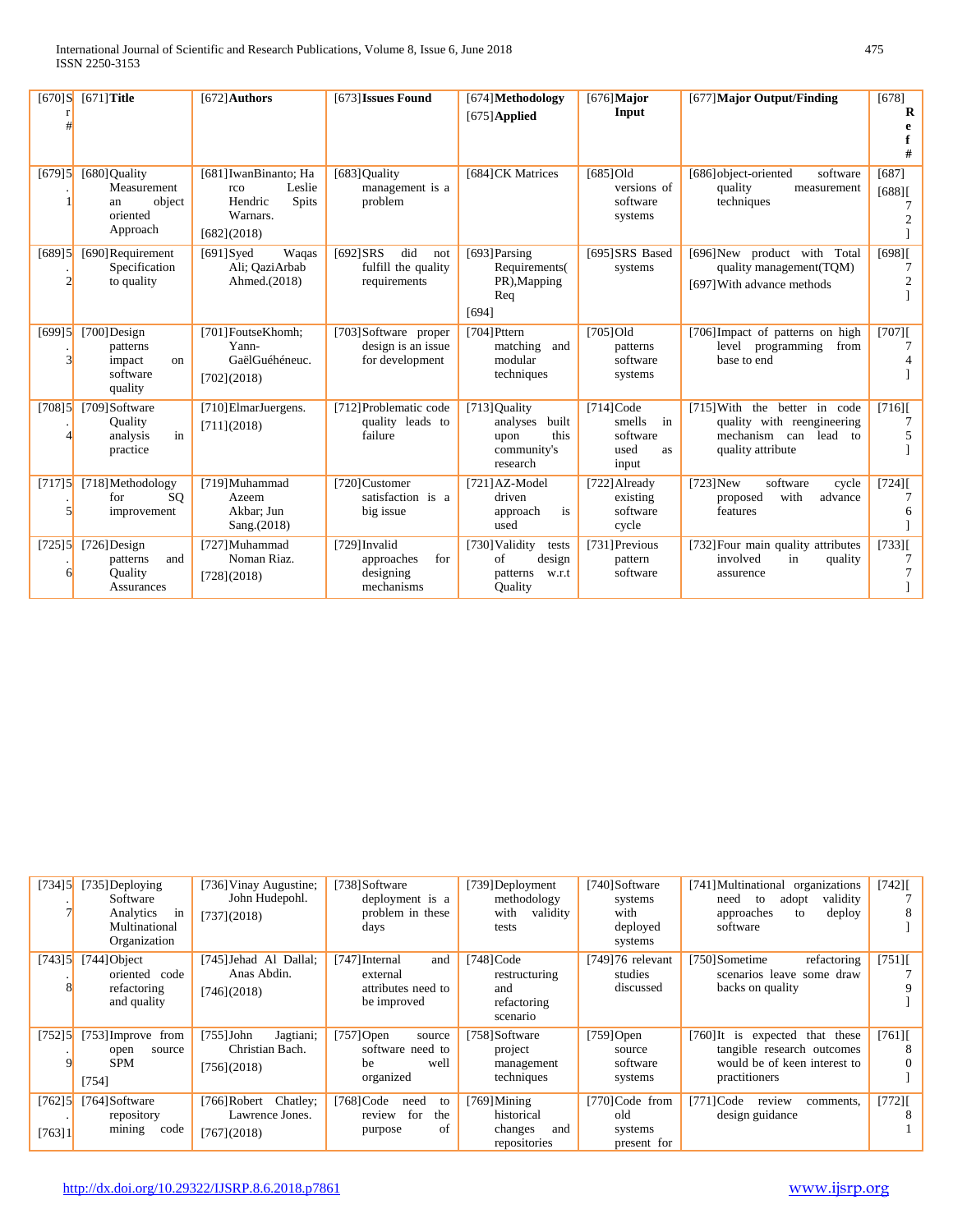| $\Omega$           | review                                                                         |                                                                       | quality                                                                           | dependences                                                                                                            | review                                                                                                                  |                                                                                                                        |                                  |
|--------------------|--------------------------------------------------------------------------------|-----------------------------------------------------------------------|-----------------------------------------------------------------------------------|------------------------------------------------------------------------------------------------------------------------|-------------------------------------------------------------------------------------------------------------------------|------------------------------------------------------------------------------------------------------------------------|----------------------------------|
|                    | [765]                                                                          |                                                                       |                                                                                   |                                                                                                                        |                                                                                                                         |                                                                                                                        |                                  |
| [773]5<br>[774]1   | [775] Real-time<br>quality<br>code<br>assessment                               | [776]Luigi<br>Franzio:<br>Bin Lin; Michele<br>Lanza.<br>[777] (2018)  | $[778]$ Real<br>time code<br>software<br>based<br>with<br>quality<br>dependencies | [779] Code<br>readability<br>methodology                                                                               | [780] Code<br>component<br>s as input<br>access<br>to<br>code                                                           | [781] Visualized results with the<br>validity of code contains<br>and readability                                      | $[782]$ [<br>8<br>$\overline{c}$ |
|                    |                                                                                |                                                                       |                                                                                   |                                                                                                                        | quality                                                                                                                 |                                                                                                                        |                                  |
| [783]5<br>[784]1   | [785] Empirical<br>Validated<br><b>Ouality Model</b>                           | [786] Eduard<br>van der<br>Jurriaan<br>Bent;<br>Hage.<br>[787] (2018) | [788]Software<br>dependencies on<br>puppet software<br>code qualities             | [789] Puppet<br>code<br>quality and the<br>measurement<br>model by a<br>structured<br>interview with<br>Puppet experts | [790] Numerous<br>code based<br>software<br>systems                                                                     | [791] The validation shows that<br>the measurement model and<br>provide<br>quality<br>tool<br>judgments of Puppet code | $[792]$ [<br>8<br>3              |
| $[793]5$<br>[794]1 | $[795] \text{Code}$<br>clone<br>with Bugs and<br>of<br>quality<br>code         | [796] Md<br>Rakibul<br>Islam; Minhaz F.<br>Zibran.<br>[797] (2018)    | [798]Cloning<br>and<br>bugs issues are<br>present in code<br>quality              | [799] Characteristics<br>of buggy and<br>non-buggy<br>clones from a<br>code<br>quality<br>perspective                  | [800] Code clone<br>is<br>an<br>immensely<br>studied<br>code smell                                                      | [801] The findings from this work<br>add to the characterization<br>of buggy clones                                    | $[802]$ [<br>8                   |
| [803]5             | [804]Software<br>refactoring<br>method level<br>clustering<br>network<br>[805] | [806] Ying Wang; Hai<br>Yu:<br>Zhiliang<br>Zhu.<br>[807] (2018)       | [808]Software<br>refactoring<br>methods need to<br>improve                        | [809]Non-<br>inheritance<br>and<br>inheritance<br>hierarchies<br>without<br>changing<br>the<br>code behaviors          | $[810]$ Using<br>a<br>of<br>series<br>preprocessi<br>ng<br>steps<br>and<br>preconditio<br>the<br>ns.<br>"bad<br>smells" | [811] An open source tool is<br>implemented to support the<br>proposed approach                                        | $[812]$ [<br>8<br>5              |

## V. CONCLUSION

 This paper gives view of researches for the various areas of software reengineering. This paper spread light on the dimensions of i.e. 'Refactoring', 'Reverse engineering', 'Forward engineering', 'Restructuring' with different types of restructuring(code,patterns,designs,architecture,documents,codin g,testing,developing).Forward engineering moved with this sequence(Data restructuring, requirements elicitation,designing,implementation,deployment,user needs testing) and reverse engineering with sequence(From software,implementation,designing,requirement gathering and data restructuring).As we move toward reverse engineering and add some more attributes in data restructuring stage and develop new product with adding more features . Over all purpose of this study is based on empirical searches of other author. For the explanation of concept here, we bring in discussion more than 85 theories of different authors related to different fields. We conclude that if we follow valid procedure to reengineer old legacy software systems without disturbing its external behavior we can set up code quality, designing architectural quality, we can fulfill the customer needs, and we can offer advanced new product with more quality attributes. In future work quality texts behaviors on software system after reengineering can be performed.

#### **REFERENCES**

[1] VivekBhatnag," *Study of Software Development Using Software Re-Engineering*", International Journ al of Engineering Trends and Applica t ions (I J ETA) – Volume 3 Issue 2, Mar-Apr 2016

- [2] BernhardDorninger," *Reengineering an industrial HMI: Approach, objectives, and challenges*" IEEE 25th International Conference 20- 23.March2018
- [3] GhulamRasool, Zeeshan Arshad," *A Lightweight Approach for Detection of Code Smells*" Arabian Journal for Science and Engineering, February 2017, Volume 42, Issue 2, pp 483–506|
- [4] Arcelli, F.; Tosi, C.; Zanoni, M.; Maggioni, S.: "*The MARPLE project: A tool for design pattern detection and software architecture reconstruction*." In: 1st International Workshop on Academic Software Development Tools and Techniques (WASDeTT-1) (2008) Google Scholar
- [5] SaeedehGhanadbashiand RamanRamsin," *Towards a method engineering approach for business process reengineering*" Volume 10, Issue 2, April 2016, p.  $27 - 44$
- [6] A. CathreenGraciamary , Dr. M.Chidambaram , "EESRM: An Effective Approach to Improve the Performance of Software Re-Engineering" ISSN 0973-4562 Volume 13, Number 6 (2018) pp. 3648-3654
- [7] K.R. Wallace," *Safe and secure: re-engineering a software process set for the challenges of the 21st century*" 9th IET International Conference on System Safety and Cyber Security (2014), 2014 page 5.2.2
- [8] P. Hunter." *Re-engineering data storage*" Volume 8, Issue 12, December 2013, p. 58 – 62
- [9] J. Clarke , J.J. Dolado , M. Harman , R. Hierons "Reformulating software engineering as a search problem", Online ISSN 1463-9831, Volume 150, Issue 3, June 2003, p. 161 – 175
- [10] A. Egyed, N. Medvidovic." Component-based perspective on software mismatches detection and resolution" Volume 147, Issue 6, December 2000, p. 225 – 236
- [11] K. Rafique, Chunhui Yuan," *Re-engineering spectrum management policy framework: Meeting challenges of future",*4th IET International Conference on Wireless, Mobile & Multimedia Networks (ICWMMN 2011), 2011 p.35 – 39
- [12] AmanJatain and Deepti Gaur," *Reengineering Techniques for Object Oriented Legacy Systems*" International Journal of Software Engineering and Its Applications Vol. 9, No. 1 (2015), pp. 35-52
- [13] Martin Kropp, University of Applied Sciences Northwestern Switzerland," *MSE-SEA-Restructuring.pptx*". Available at: https://wiki.hsr.ch/MasterModulSEA/files/MSE-SEA-Restructuring.pdf (Accessed: 10 April 2018).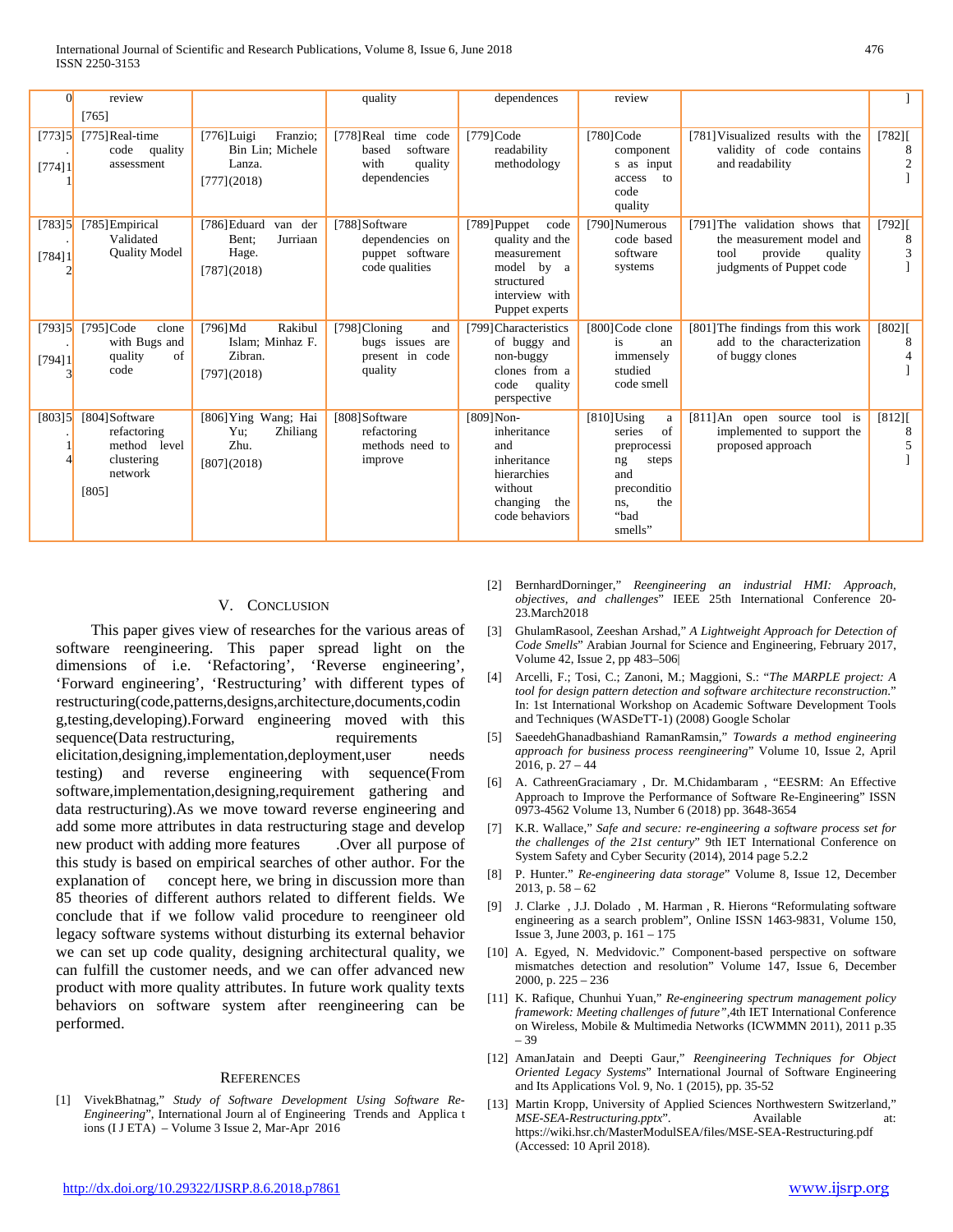- [14] CharilaosPetrou," *Signal Processing Techniques Restructure the Big Data Era*" Article No. 52, Patras, Greece — November 10 - 12, 2016
- [15] Jason Cong, Peng Wei, CodyHao Yu" *Bandwidth Optimization through On-Chip Memory Restructuring for HLS*" Austin, TX, USA — June 18 - 22, 2017
- [16] Fernando Szimanski,Anivaldo S. Vale," *Restructuring Information Technology Area: an experience report in the public service*", A Computer Socio-Technical Perspective - Volume 1, Pages 63, Goiania, Goias, Brazil — May 26 - 29, 2015, Tokyo, Japan — March 07 - 11, 2018
- [17] KashyapTodi, Jussi Jokinen " *Familiarization: Restructuring Layouts with Visual Learning Models*", 23rd International Conference on Intelligent User Interfaces, Pages 547- 558,
- [18] Amit Rathee," Restructuring of Object-Oriented Software Through Cohesion Improvement Using Frequent Usage Patterns" Software Engineering Notes, Volume 42 Issue 3, July 2017 Pages 1-8,
- [19] Nathan ManeraMagalhães," *An Automated Refactoring Approach to Remove Unnecessary Complexity in Source Code*", Systematic and Automated Software Testing, Article No. 3,Fortaleza, Brazil — September 18 - 19, 2017
- [20] JyothiVedurada," *Refactoring opportunities for replacing type code with state and subclass*", ICSE-C '17, Pages 305-307, Buenos Aires, Argentina — May 20 - 28, 2017
- [21] HiekeKeuning," *Code Quality Issues in Student Programs*", ITiCSE '17,Pages 110-115, Bologna, Italy — July 03 - 05, 2017
- [22] Ana Rodriguez," Reducing energy consumption of resource-intensive scientific mobile applications via code refactoring", ICSE-C '17, Pages 475- 476, Buenos Aires, Argentina — May 20 - 28, 2017
- [23] Didier Remy,Inria, France," *More automated code refactorization and code reuse (invited talk)*", Haskell 2017, Pages 1-1, Oxford, UK — September 07 - 08, 2017
- [24] Rocco Oliveto," *An exploratory study on the relationship between changes and refactoring*", ICPC '17 Proceedings of the 25th International Conference on Program Comprehension, Pages 176-185
- [25] Diego Cedrim, Alessandro Garcia," *Understanding the impact of refactoring on smells: a longitudinal study of 23 software*", ESEC/FSE 2017, Pages 465-475
- [26] Dennis Dams; "*Model-based software restructuring: Lessons from cleaning up COM interfaces in industrial legacy code*". IEEE 25th International Conference, Evolution and Reengineering (SANER), 2018,pages 552 - 556
- [27] Danilo Santos; "*SRT — A computational tool for restructuring Java software*", 35th International Conference of the Chilean Computer Science Society (SCCC), 2016, 1 – 12, IEEE Conferences
- [28] The diagram is obtained (26 April 26, 2018). https://www.tutorialspoint.com/software\_engineering/software\_maintenanc e\_overview.htm
- [29] The data visited (29 April 2018) https://www.stromasys.com/2016/07/an-overview-of-legacy-software-andlegacy-systems/
- [30] [James. J. Mulcahy,](https://ieeexplore.ieee.org/search/searchresult.jsp?searchWithin=%22Authors%22:.QT.James.%20J.%20Mulcahy.QT.&newsearch=true) "*Reengineering [autonomic components](https://ieeexplore.ieee.org/document/7934780/)  in legacy software systems:* A case *study*", International Systems [Conference \(SysCon\)](https://ieeexplore.ieee.org/xpl/mostRecentIssue.jsp?punumber=7932286)*,* Pages: 1 – 7*,* IEEE **Conferences**
- [31] AnandRajavat," *Effect of managerial dimensions on reengineering process of legacy software systems*".

2014 Conference on IT in Business, Industry and Government (CSIBIG), Pages: 1 - 6, IEEE Conferences

- [32] Stefan Strobl," *Digging deep: Software reengineering supported by database reverse engineering of a system with 30+ years of legacy*", 2009 IEEE International Conference on Software Maintenance*,* Pages: 407 – 410*,* IEEE Conferences
- [33] Ankit B. Desai," *Refactoring Cost Estimation (RCE) Model for Object Oriented System*"*,* 2016 IEEE 6th International Conference on Advanced Computing (IACC)*,* Pages: 214 – 218*,* IEEE Conferences
- [34] Paulo Eduardo Papotti," *An approach to support legacy systems reengineering to MDD using metaprogramming*",2012 XXXVIII Conferencia Latin-American En Informatics (CLEI)*,*Pages: 1 – 10*,* IEEE **Conferences**
- [35] Qing Zhao," *A software architecture for power market supporting system and reengineering of legacy EMS*", IEEE Transactions on Power Systems*,* 2003, Volume: 18, Issue: 1*,* Pages: 191 – 197*,* IEEE Journals & Magazines
- [36] AnandRajavat," *Decision driven risk measurement model to quantify reengineering risk in stakeholder perspective of legacy system*", 2012 Ninth International Conference on Wireless and Optical Communications Networks (WOCN), Pages: 1 – 5, IEEE Conferences
- [37] Sayed Muqtada Hussain," *Legacy system and ways of its evolution*", 2017 International Conference on Communication Technologies (ComTech), Pages: 56 – 59, IEEE Conferences
- [38] ZdravkoPanjkov," *A Case Study in Software Reengineering for a DSPbased System on a Chip: Adaptation of Dolby Virtual Speaker*", 2012 IEEE 19th International Conference and Workshops on Engineering of Computer-Based Systems, Pages: 303 – 307, IEEE Conferences
- [39] Jianchu Huang," *Reconciling Requirements and Implementation via Reengineering for Context-Aware Service Evolution*", 2011 IEEE 35th Annual Computer Software and Applications Conference Workshops, Pages: 464 – 469, IEEE Conferences
- [40] Michael Stilkerich," *Escaping the Bonds of the Legacy: Step-Wise Migration to a Type-Safe Language in Safety-Critical Embedded Systems*", 2011, Pages: 163 – 170, IEEE Conferences
- [41] Hong Zhou, "*An Ontology-Based Approach to Reengineering Enterprise Software for Cloud Computing*", Conference, Pages: 383 – 388, IEEE **Conferences**
- [42] Luis Ferreira da Silva, "*Reengineering IT Infrastructures: A Method for Topology Discovery*", 2010 Seventh International Conference on the Quality of Information and Communications Technology, Pages: 331 – 336, IEEE Conferences
- [43] NileshJadav,"*How To Reverse Engineer Using Advanced Apk Tool*", Mar 08 2017, https://www.c-sharpcorner.com/article/how-to-reverse-engineerusing-advanced-apk-tool/
- [44] Parminder Singh, "*Software reverse engineering*",Student at Punjabi https://www.slideshare.net/parrychahal50/software-reverseengineering-69635162, Published on Nov 29, 2016,
- [45] Taher Ahmed Ghaleb, "*The role of open source software in program analysis for reverseengineering*", 2nd International Conference on Open Source Software Computing (OSSCOM), 2016,Pages: 1 - 6,IEEE **Conferences**
- [46] Gyungtae Kim; Ming Ma; Inhag Park, "*A fast and flexible software for IC reverse engineering*", International Conference on Electronics, Information, and Communication (ICEIC), 2018,Pages: 1 – 4,IEEE Conferences
- [47] Alexander Bergmayr; Hugo Bruneliere; Jordi Cabot; Jokin Garcia; Tanja Mayerhofer; Manuel Wimmer, "*fREX: fUML-based Reverse Engineering of Executable Behavior for Software Dynamic Analysis*", IEEE/ACM 8th International Workshop on Modeling in Software Engineering (MiSE),2016,Pages: 20 – 26,IEEE Conferences
- [48] M P S Bhatia; Akshi Kumar; RohitBeniwal, "*Ontology based framework for reverse engineering of conventional softwares*",3rd International Conference on Computing for Sustainable Global Development (INDIACom) ,2016,Pages: 3645 – 3648,IEEE Conferences
- [49] Andreas Sailer; Michael Deubzer; Gerald Lüttgen; Jürgen Mottok, "*CoreTAna: A Trace Analyzer for Reverse Engineering Real-Time Software*", IEEE 23rd International Conference on Software Analysis, *Evolution, and Reengineering (SANER)*,2016, Volume: 1Pages: 657 – 660,IEEE Conferences
- [50] MaikelLeemans; Wil M. P. van der Aalst; Mark G. J. van den Brand, "*The Statechart Workbench: Enabling scalable software event log analysis using process mining*",2018 IEEE 25th International Conference on Software Analysis, Evolution and Reengineering (SANER),Pages: 502 – 506,IEEE **Conferences**
- [51] MaikelLeemans; Wil M. P. van der Aalst; Mark G. J. van den Brand, "*Recursion aware modeling and discovery for hierarchical software event log analysis*",2018 IEEE 25th International Conference on Software Analysis, Evolution and Reengineering (SANER),Pages: 185 – 196,IEEE Conferences
- [52] William Steingartner, "*Software support for course in semantics of programming languages*",2017 IEEE 14th International Scientific Conference on Informatics,Pages: 359 – 364,IEEE Conferences
- [53] MasoudKargar; "*Semantic-based software clustering using hill climbing*"; 2017 International Symposium on Computer Science and Software Engineering Conference (CSSE), Pages: 55 – 60